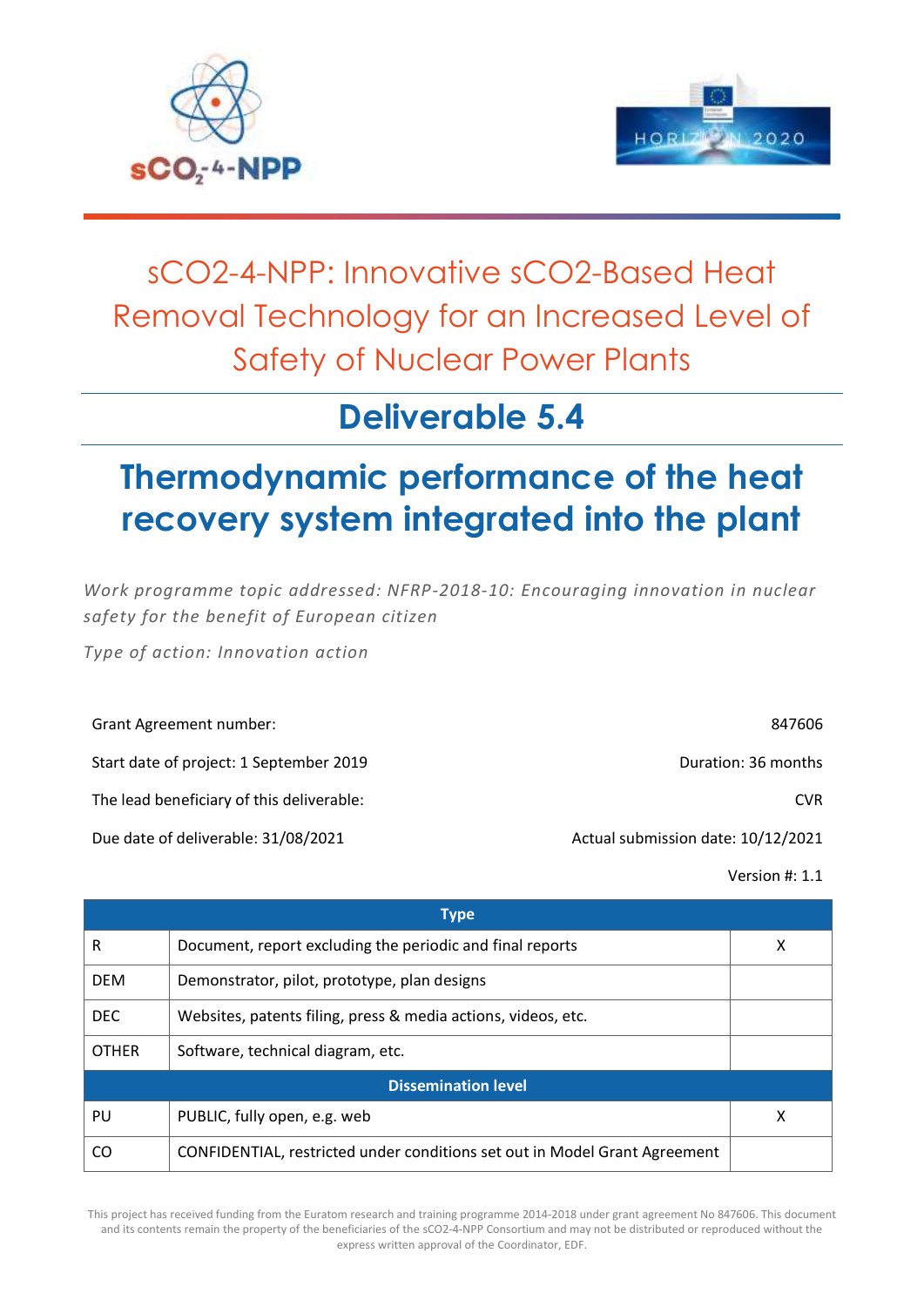# Revision History

| <b>Release</b>   | <b>Date</b> | <b>Reason for Change</b>                               | <b>Author</b>    | <b>Distribution</b> |
|------------------|-------------|--------------------------------------------------------|------------------|---------------------|
| R <sub>0.1</sub> | 19/10/2021  | Draft<br>(without)<br>First<br>start  <br>description) | CVR, UJV, USTUTT | WP5 partners        |
| R <sub>0.2</sub> | 09/11/2021  | draft<br>(with<br>start-up<br>Second<br>description)   | CVR, UJV, USTUTT | WP5 partners        |
| R <sub>1.1</sub> | 10/12/2021  | Final version                                          | CVR, UJV, USTUTT | Public              |

# Deliverable Contributors

#### *Authors*

| <b>Partner</b> | <b>Name</b> |
|----------------|-------------|
| <b>CVR</b>     | O. FRÝBORT  |
| <b>CVR</b>     | D. KŘÍŽ     |
| <b>CVR</b>     | T. MELICHAR |
| <b>CVR</b>     | P. VLČEK    |
| <b>UJV</b>     | V. HAKL     |
| <b>UJV</b>     | L. VYSKOČIL |
| <b>USTUTT</b>  | M.HOFER     |

### *Internal Reviewers*

| <b>Partner</b> | <b>Name</b>    |
|----------------|----------------|
| <b>EDF</b>     | A. CAGNAC      |
| <b>USTUTT</b>  | J. STARFLINGER |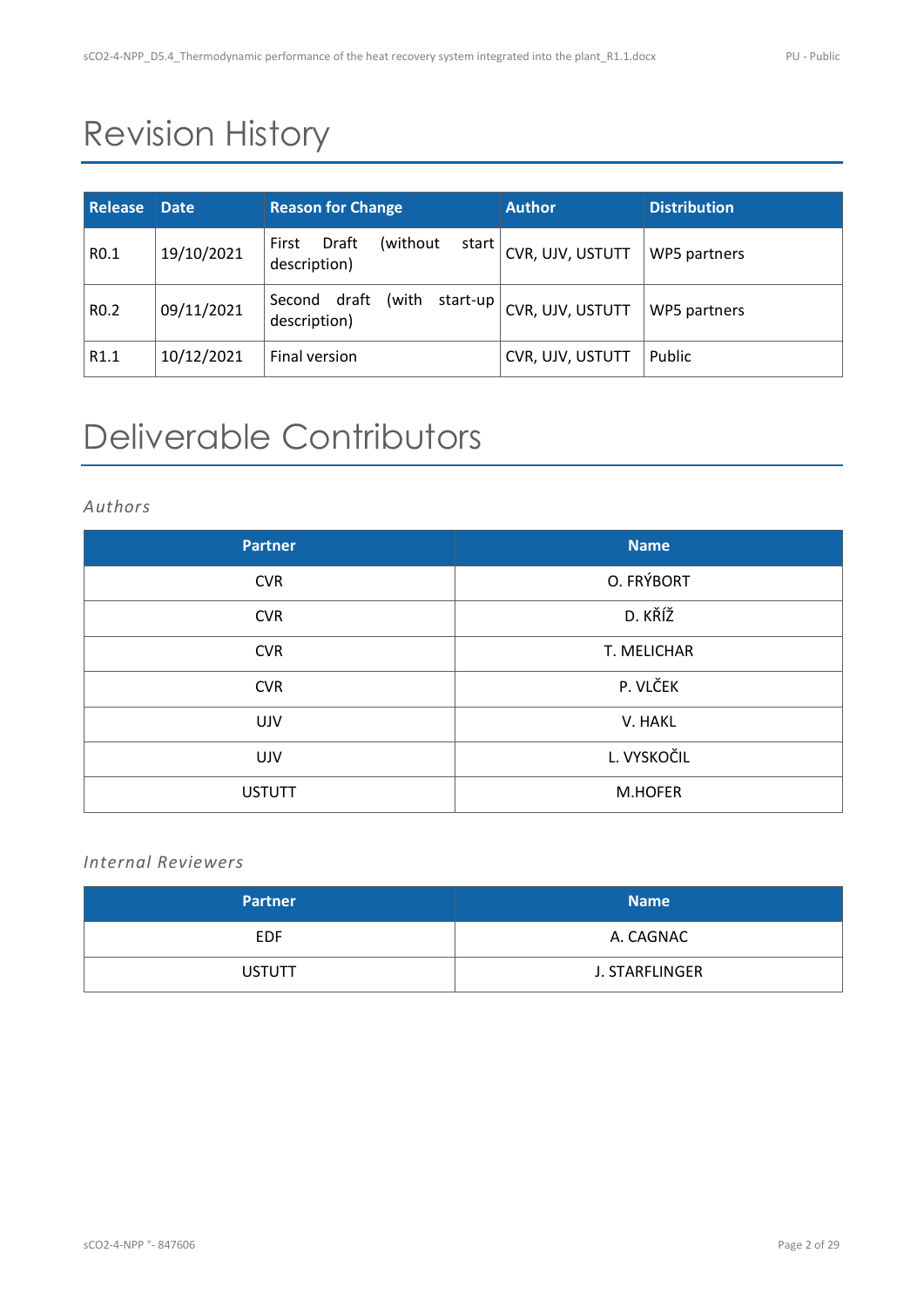# Table of contents

| $\mathbf{1}$   |     |       |                                                                                         |  |
|----------------|-----|-------|-----------------------------------------------------------------------------------------|--|
| $\overline{2}$ |     |       |                                                                                         |  |
| 3              |     |       |                                                                                         |  |
| 4              |     |       |                                                                                         |  |
|                | 4.1 |       |                                                                                         |  |
|                | 4.2 |       |                                                                                         |  |
|                | 4.3 |       |                                                                                         |  |
|                | 4.4 |       | Summary of the ATHLET/Dymola simulation for low ambient air temperature 18              |  |
|                | 4.5 |       | Summary of the Konvoi PWR simulations with ATHLET at an ambient temperature of -45 °C18 |  |
| 5              |     |       |                                                                                         |  |
|                | 5.1 |       |                                                                                         |  |
|                | 5.2 |       |                                                                                         |  |
|                |     | 5.2.1 |                                                                                         |  |
|                |     | 5.2.2 |                                                                                         |  |
| 6              |     |       |                                                                                         |  |
| $\overline{7}$ |     |       |                                                                                         |  |

## List of Tables

# List of Figures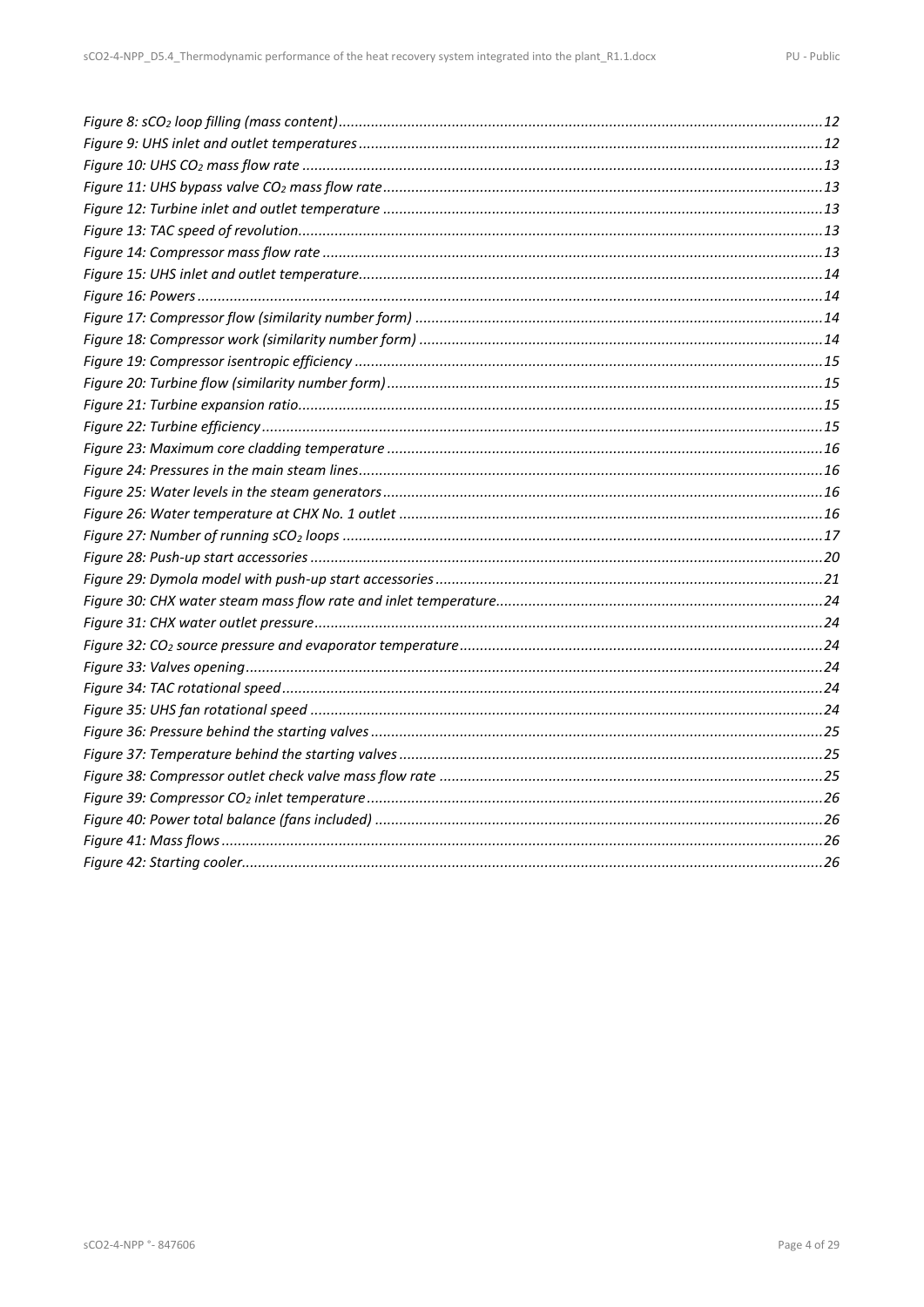# <span id="page-4-0"></span>1 List of Acronyms

| <b>Abbreviation / Acronym</b> | <b>Description / meaning</b>                                               |
|-------------------------------|----------------------------------------------------------------------------|
| <b>ATHLET</b>                 | Analysis of THermalhydraulics of LEaks and Transients (system code of GRS) |
| <b>CHX</b>                    | <b>Compact Heat Exchanger</b>                                              |
| ClaRaPlus                     | Component library in Modelica                                              |
| <b>CVR</b>                    | Centrum výzkumu Řež                                                        |
| Dymola                        | Dynamic modelling laboratory, modelling and simulation environment         |
| <b>EDF</b>                    | Électricité de France SA, French utility                                   |
| KSG-GfS                       | Kraftwerks-Simulator-Gesellschaft                                          |
|                               | Gesellschaft für Simulatorschulung (company)                               |
| <b>MODELICA</b>               | Standardized object-oriented modelling language                            |
| <b>NPP</b>                    | <b>Nuclear Power Plant</b>                                                 |
| PV                            | <b>Pressure Vessel</b>                                                     |
| <b>P&amp;I</b>                | Piping and Instrumentation (diagram)                                       |
| SBO                           | <b>Station Black Out</b>                                                   |
| SCO <sub>2</sub>              | Supercritical carbon dioxide                                               |
| <b>TAC</b>                    | Turbo Alternator Compressor                                                |
| <b>TISC</b>                   | Co-simulation environment developed by TLK-Thermo GmbH                     |
| <b>TS Media</b>               | Library in Modelica for thermodynamic properties                           |
| <b>UHS</b>                    | <b>Ultimate Heat Sink</b>                                                  |
| UJV                           | ÚJV Řež a.s.                                                               |
| <b>USTUTT</b>                 | Universität Stuttgart                                                      |
| <b>XRG</b>                    | <b>XRG Simulation GmbH</b>                                                 |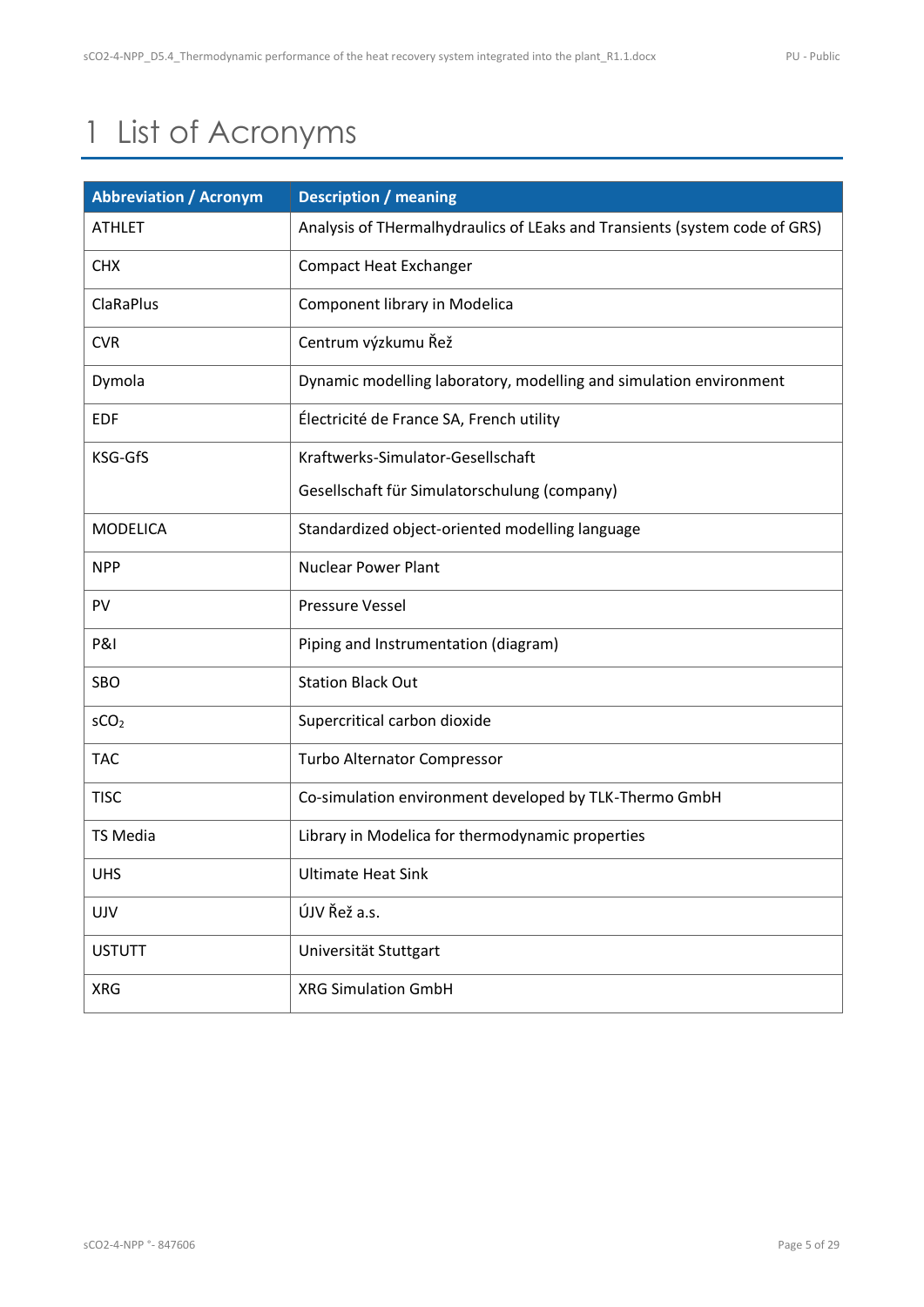## <span id="page-5-0"></span>2 Executive Summary

The content of the current deliverable D5.4 follows on from the deliverable D2.2 (Hofer, et al., 2021) where the dynamic response of the  $\text{SCO}_2$  system integrated into the specific NPP to the station blackout was presented considering that the ambient air temperature is +45 °C.

Working on this deliverable D5.4 the aim was to (1) simulate the integrated  $SCO<sub>2</sub>$  system response for changing ambient air conditions and to (2) present one of the possible start-up procedures, namely the push-up starting procedure. In the present deliverable, the starting procedure shall be presented for +45 °C ambient air temperature. Concerning task (1) CVR make use of changing the  $SCO<sub>2</sub>$  loop filling and ultimate heat sink (UHS) bypassing to achieve constant  $CO<sub>2</sub>$  pressure and temperature at the compressor suction. As a variant approach USTUTT make use of changing the number of UHS sections that are in operation during the changing ambient air temperature. Concerning task (2) CVR and UJV propose that the  $\text{SCO}_2$  loop is being filled and started with the help of an expansion tank (bladder or diaphragm). From this tank, liquid  $CO_2$  is transported to the  $CO_2$ evaporator and then through the appropriate valves to the sCO<sub>2</sub> loop interior. The next variant of the start-up procedure, namely the operational readiness state procedure, was already analysed in D2.2 with ATHLET (chapter 5.3.3) and additional analysis with the Dymola will be conducted in the future to further support the comparison of the pros and cons of the two methods so that the more convenient of them might be utilised. However, before we can make this comparison, we will need to perform the push-up start simulation for as low an ambient air temperature as -45 °C which turns out to be a rather complicated task with two phase CO<sub>2</sub> in the loop. Results of such a simulation shall be part of one of the next deliverables.

As for the deliverable D2.2, the  $SCO<sub>2</sub>$  system model was prepared by CVR in the Dymola environment and coupled with the VVER-1000 nuclear power plant block model prepared by UJV in ATHLET. To couple these two models the TISC software was utilised. The USTUTT coupled model (Konvoi PWR+sCO<sub>2</sub> system) was prepared within the ATHLET environment completely.

The results of this deliverable may serve as an input for the subsequent decisions about the  $\text{sCO}_2$  system control strategies and start-up procedure. Since the sCO<sub>2</sub> loop model used in this simulation does not consider the current state of the heat exchangers design, it is not possible to conclude about their temperature load limits.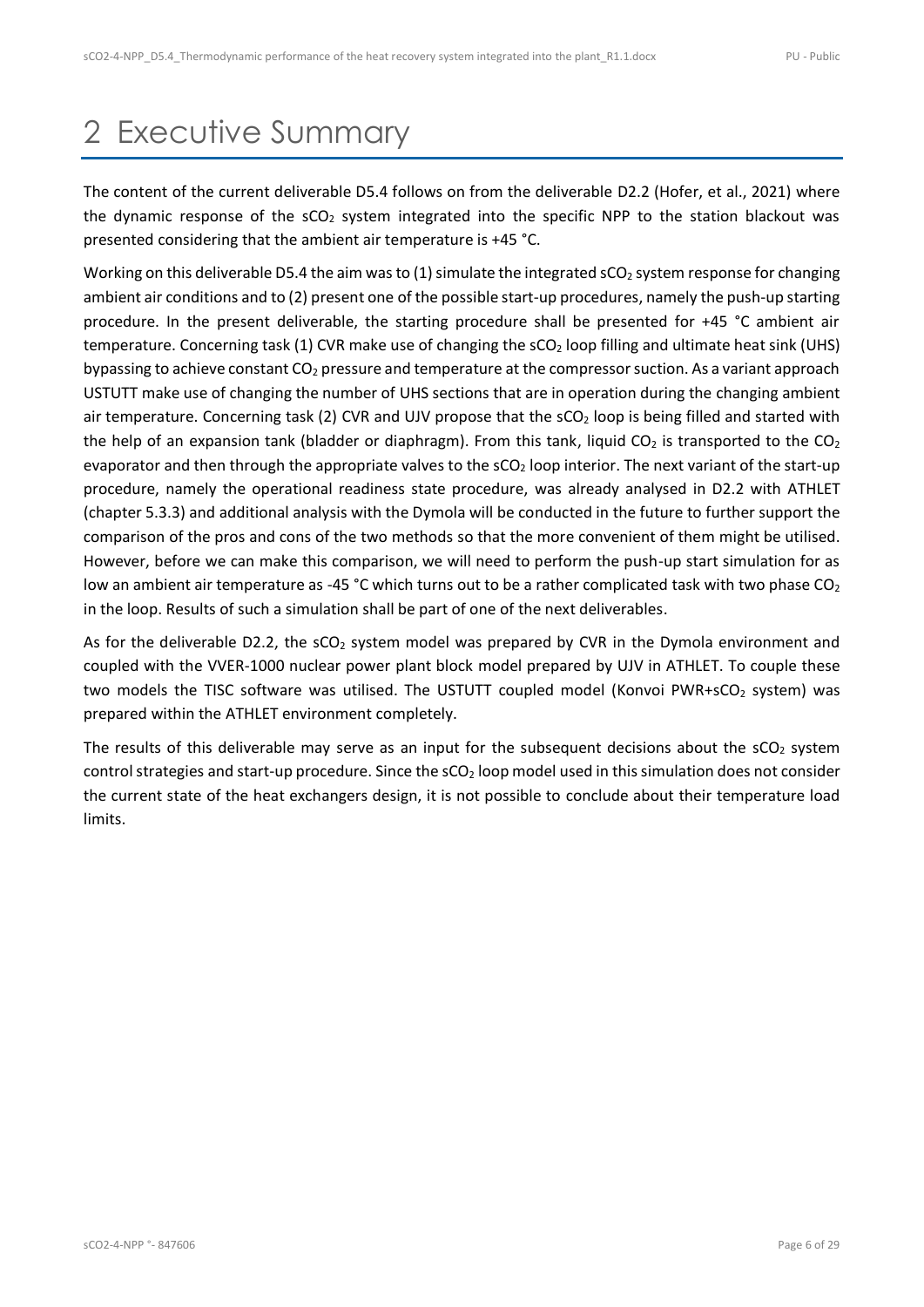## <span id="page-6-0"></span>3 Introduction

The present deliverable consists of two main parts. In chapter [4,](#page-7-0) the coupled simulation of the  $\text{SCO}_2$  system with VVER-1000 (UJV and CVR application case in ATHLET and Dymola) and Konvoi (model prepared by USTUTT; KSG-GfS NPP simulator application case) nuclear power plant block after the SBO occurs is described for low ambient air temperatures. In chapter [5](#page-18-0) we concentrate on the  $SCO<sub>2</sub>$  loop push-up starting procedure when the ambient air temperature is +45 °C. In some of the next deliverables the push-up starting procedure will need to be simulated also for -45 °C ambient air temperature which turns out to be rather difficult case with two phase  $CO<sub>2</sub>$  in the loop.

In the deliverable D2.2 (Hofer, et al., 2021), the dynamic behaviour of the  $SCO<sub>2</sub>$  system integrated into the specific nuclear power plant (NPP) was mainly studied for the ambient air temperature of +45 °C. In that case, turbo alternator compressor (TAC) speed control, UHS fan speed control and water condensate outlet temperature control (ATHLET side) were adopted. For low ambient air temperatures such as -45 °C, CVR adopted additional measures to compensate for very low CO<sub>2</sub> temperature within the UHS that causes not only low  $CO<sub>2</sub>$  temperature at compressor inlet but also a decrease of the  $CO<sub>2</sub>$  pressure within the loop if this loop is treated in the same way as for +45 °C (closed loop with all UHS sections in operation). In this respect, CVR suggests incorporating UHS bypassing and sCO<sub>2</sub> loop change of the filling. A change of the sCO<sub>2</sub> loop filling would be made possible by the presence of the expansion tank that is suggested here to serve also for the sCO<sup>2</sup> loop start-up [\(Figure 28\)](#page-19-0).

Concerning the push-up starting procedure, the  $SCO<sub>2</sub>$  loop before the SBO occurs is kept at some overpressure above the ambient air pressure to ensure that no air may penetrate the loop. After the station blackout (SBO) occurs, liquid  $\mathsf{SCO}_2$  from the expansion tank flows through the  $\mathsf{CO}_2$  evaporator and appropriate valves into the loop and starts to rotate the TAC. The variant method of the  $SCO<sub>2</sub>$  loop start-up, namely the operational readiness state, was already analysed in D2.2 with ATHLET (chapter 5.3.3) and additional analysis with the Dymola will be conducted in the future to further support the comparison of the pros and cons of the two methods so that more convenient of them might be utilised.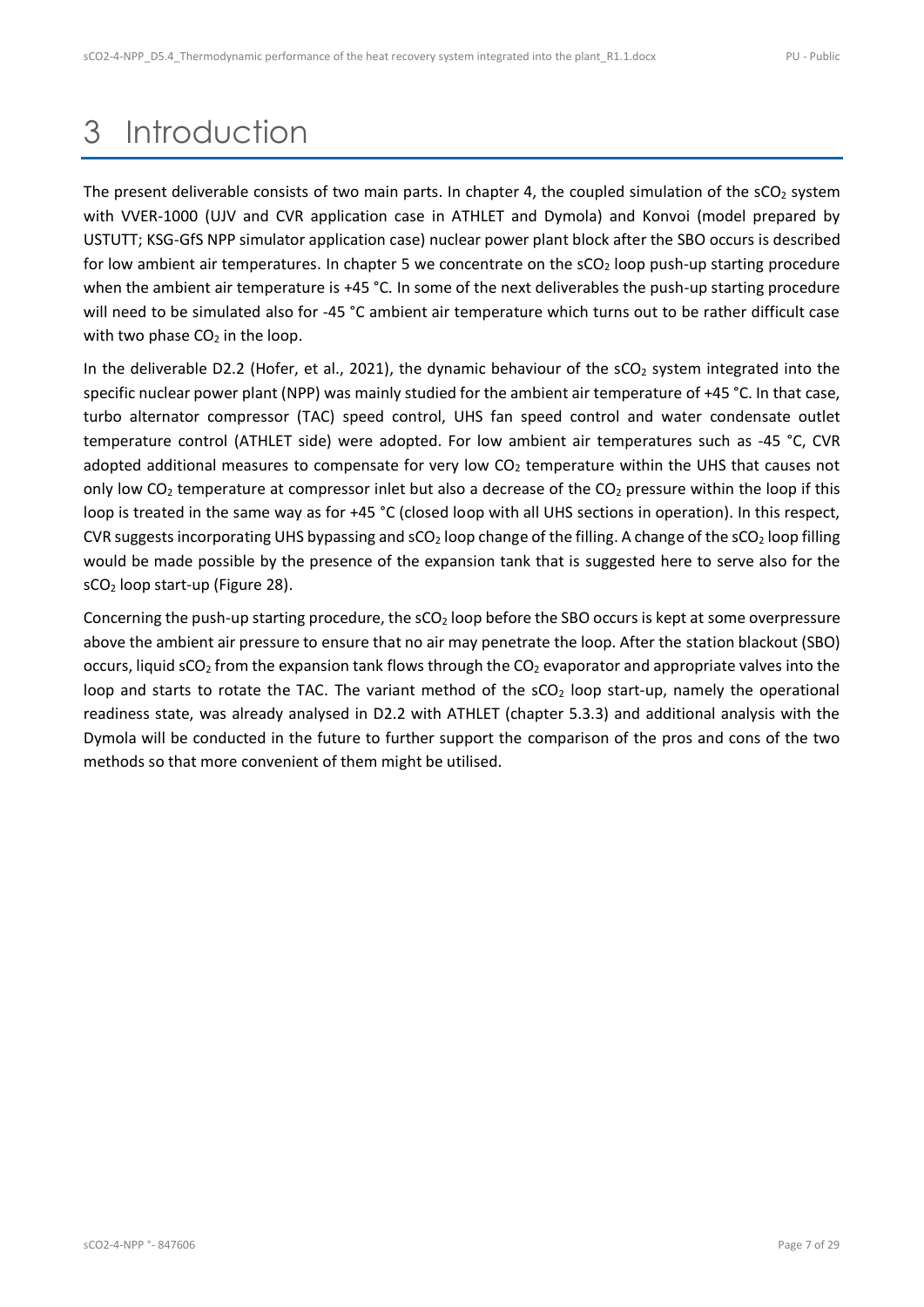# <span id="page-7-0"></span>4 Analysis of VVER-1000 with ATHLET/Dymola

In this chapter, we will concentrate on the description of the sCO<sub>2</sub> loop model in Dymola and the main results of the coupled simulation of the sCO<sub>2</sub> system and VVER-1000 block after the SBO occurs. During the 72 hours of the heat removal campaign, the ambient air temperature changes continuously from +15 °C to -45 °C that corresponds to the conservative and extreme weather conditions. USTUTT summarized its results in chapter [4.5.](#page-17-1)

#### <span id="page-7-1"></span>4.1 Heat removal system

[Figure 1](#page-8-0) shows the CO<sub>2</sub> side of the sCO<sub>2</sub> heat removal loop in the Dymola modelling environment. The meaning and basic function of the individual components are described in [Table 1.](#page-7-2) More detailed information about the design of the components is given in the deliverable D2.2 (Hofer, et al., 2021). The whole heat recovery system consists of four sCO<sub>2</sub> loops (one loop per one steam generator). One loop of the heat removal system is being switched off when the heat absorbed in the CHXs by the  $CO<sub>2</sub>$  drops below 5.4 MW per one loop.

<span id="page-7-2"></span>

| Symbol | Component                  | <b>Note</b>                                                                                                                                                                                                                                                                                                                                                                                                                                  |
|--------|----------------------------|----------------------------------------------------------------------------------------------------------------------------------------------------------------------------------------------------------------------------------------------------------------------------------------------------------------------------------------------------------------------------------------------------------------------------------------------|
| 1      | Turbocompressor            | Placed in a shelter (20 °C)                                                                                                                                                                                                                                                                                                                                                                                                                  |
| 2      | Interconnecting piping     | The compressor outlet (ground level) is connected to the CHX (33 m above the ground).<br>Mostly in the building (20 °C)                                                                                                                                                                                                                                                                                                                      |
| 3      | CHX (CO <sub>2</sub> side) | CHX is an interface for coupling of ATHLET (water side) with Dymola ( $CO2$ side). The water<br>side of the CHX is then connected with the steam generator of the VVER 1000 secondary<br>loop.<br>In the building (20 °C)                                                                                                                                                                                                                    |
| 4      | Interconnecting piping     | Connects CHX with the turbine. Mostly in the building (20 °C)                                                                                                                                                                                                                                                                                                                                                                                |
| 5      | Turbine                    | Placed in a shelter (20 °C)                                                                                                                                                                                                                                                                                                                                                                                                                  |
| 6,7    | Interconnecting piping     | Modelled as if in the shelter (20 °C)                                                                                                                                                                                                                                                                                                                                                                                                        |
| 8      | <b>UHS</b>                 | Ultimate heat sink (CO <sub>2</sub> /air heat exchanger). Outdoor                                                                                                                                                                                                                                                                                                                                                                            |
| 9,10   | Interconnecting piping     | Modelled as if in the shelter (20 °C)                                                                                                                                                                                                                                                                                                                                                                                                        |
| a      | <b>Filling</b>             | Serves for changing the sCO <sub>2</sub> loop filling during the heat removal campaign. Control<br>variable is mass flow rate (PI controller). Controlled variable is the pressure at<br>compressor suction (126 bara)                                                                                                                                                                                                                       |
| b      | Divider                    | This component function is to switch off one $sCO2$ loop when the heat to $CO2$ medium<br>falls below 5.4 MW within one CHX.                                                                                                                                                                                                                                                                                                                 |
| c      | TAC speed control          | Serves for changing the $sCO2$ loop $CO2$ mass flow rate. Control variable is speed of TAC<br>(PI controller). Controlled variable is the temperature at the turbine inlet (250 °C).<br>Component serves in place of the frequency converter and motor/generator (electrical<br>part of the loop has not been modelled yet. In the future, simple electrical/mechanical<br>coupling of chosen components shall be incorporated to the model. |

#### Table  $1:$  sCO<sub>2</sub> loop components

Table continuation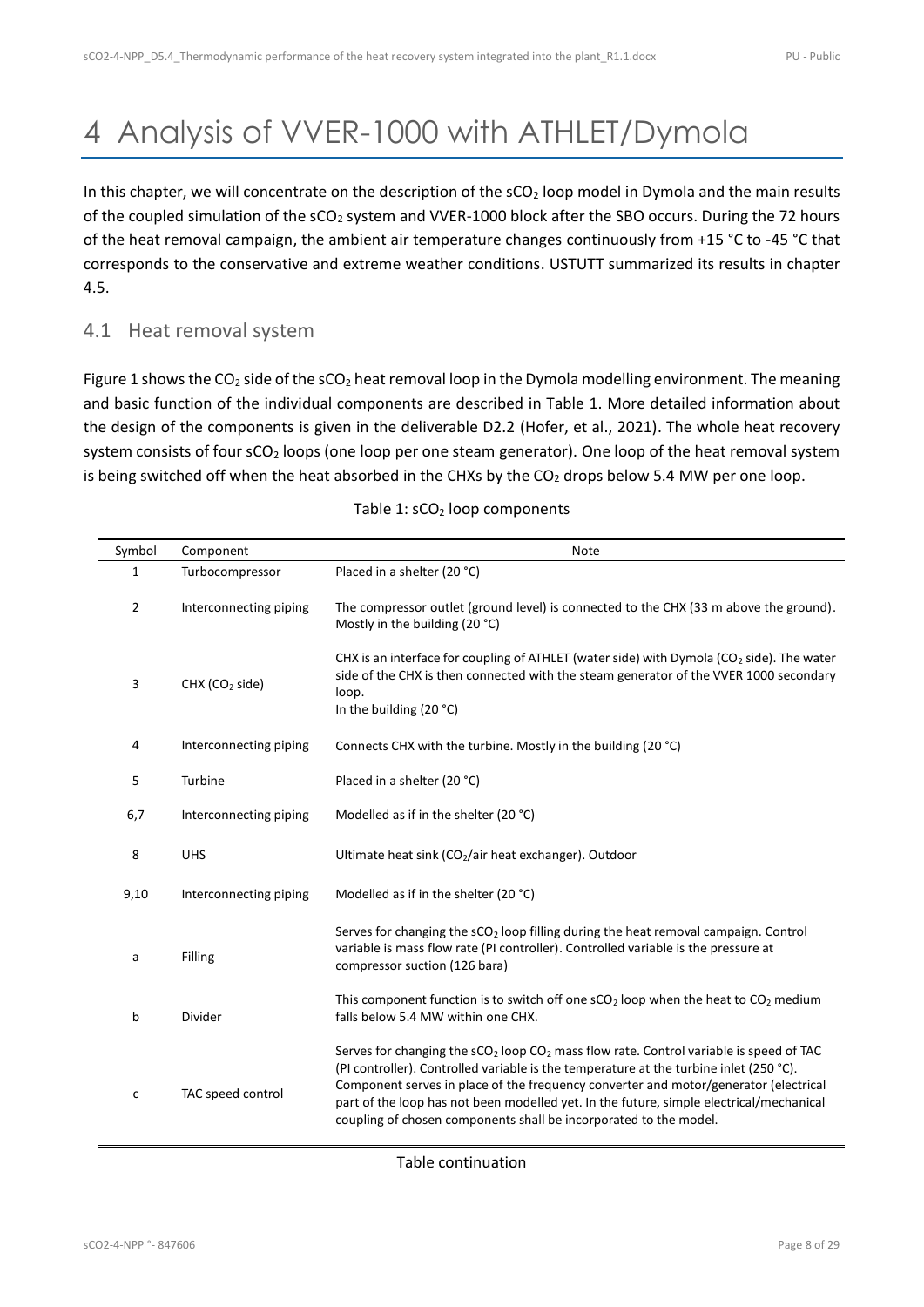| Number<br>Letter | Component         | Note                                                                                                                                                                                                                                                                                                                            |
|------------------|-------------------|---------------------------------------------------------------------------------------------------------------------------------------------------------------------------------------------------------------------------------------------------------------------------------------------------------------------------------|
| d                | UHS bypass valve  | For low ambient air temperatures, this valve opens and bypasses the UHS so that the<br>cold stream of CO <sub>2</sub> coming from UHS is mixed with the hot stream coming from the<br>turbine outlet. Mass flow rate is a control variable (PI controller). The controlled variable<br>is compressor inlet temperature (+55 °C) |
| e                | Fan speed control | Fan speed is a control variable (PI controller). The controlled variable is a compressor<br>inlet temperature (+55 °C)                                                                                                                                                                                                          |



Figure 1: Scheme of the CO<sub>2</sub> side of the heat removal system in Dymola modelling environment

<span id="page-8-0"></span>Comparing the current Dymola model of the  $SCO<sub>2</sub>$  loop with that presented in the deliverable D2.2, here the UHS bypass valve (component d) and the loop filling line (component a) were added in addition. If the push-up starting method would be adopted [\(Figure 28\)](#page-19-0), adding a new filling line [\(Figure 28,](#page-19-0) line a) to the  $sCO<sub>2</sub>$  loop would not probably be a serious problem as in this case the expansion tank usage is assumed already for the starting period. Modelling instruments are summarized in [Table 2.](#page-9-1)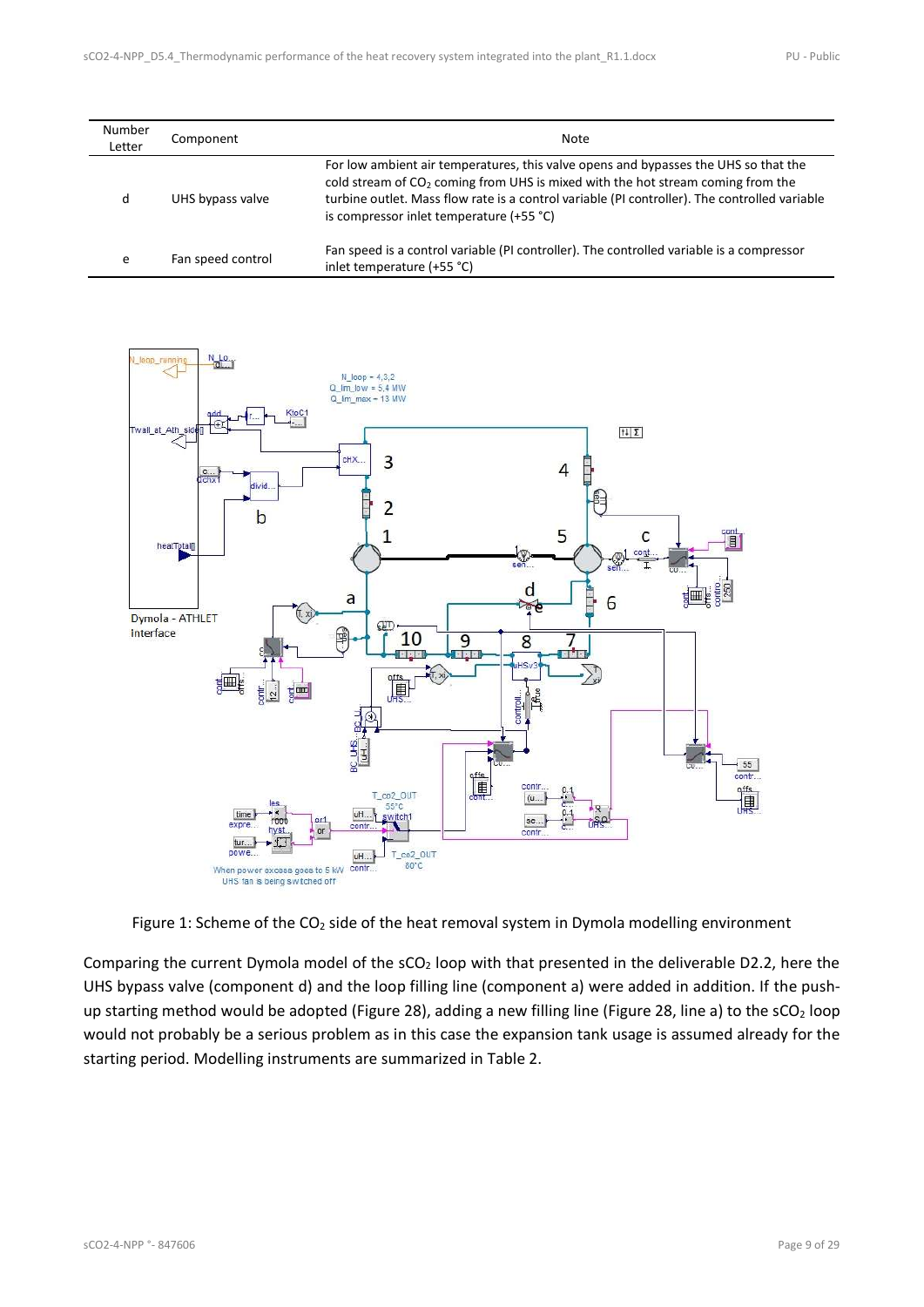| Software                  | Version | Note                                                             |
|---------------------------|---------|------------------------------------------------------------------|
| Dymola                    | 2021x   | Commercial modelling and<br>simulation environment               |
| Modelica Standard Library | 4.0.0   | Free Modelica library                                            |
| ClaRaPlus                 | 1.4.0   | Commercial Modelica library                                      |
| ClaRaPlus CVR             | 1.3.5   | Adopted ClaRaPlus library                                        |
| <b>TS Media</b>           | 1.6.1   | Commercial fluid properties<br>Modelica library                  |
| <b>TISC</b>               | 2.7.3   | Commercial coupling<br>environment                               |
| <b>ATHLET</b>             | 2.2a    | Thermal-hydraulic code for<br>nuclear power plants<br>simulation |

#### Table 2: Modelling instruments

### <span id="page-9-0"></span>4.2 Integration into the NPP

<span id="page-9-1"></span> $\mathbf{r}$ 

The ATHLET model of Temelin NPP (VVER-1000/V320) is used in the simulation with the operating sCO<sub>2</sub> system. The water side piping and CHX of the  $sCO<sub>2</sub>$  loop were added to each of the four steam generators in the ATHLET model. The  $CO_2$  side of the  $SCO_2$  loop including the CHX walls is modelled in Dymola. The coupling interface between ATHLET and Dymola is at the steam-water side of the CHX walls. A coupled system of the ATHLET and Dymola uses the coupling method previously developed at UJV Rez for coupling ATHLET and FLUENT codes. Supervisor code written in C programming language manages the run of the coupled system. Communication of supervisor with Dymola is done with the help of the TISC Suite developed by TLK-Thermo company. Adaptation of the supervisor for communication with TISC was created by XRG.

The coupling method is explicit in time. Coupling parameters are exchanged between the codes in constant 0.5 s coupling time steps. The coupling time steps are different from the variable internal time steps used in ATHLET and Dymola. During every coupling time step, Dymola sends to ATHLET temperatures along the watersteam side of CHX walls and the number of working CHX. ATHLET sends back to Dymola heat powers removed by the individual control volumes of working CHX and also the temperature of condensate at CHX exits. Dymola models only one  $sCO<sub>2</sub>$  loop. It is assumed that all operating  $sCO<sub>2</sub>$  loops have the same parameters. Every CHX consists of 15 control volumes. Condensate temperature is regulated by condensate throttling.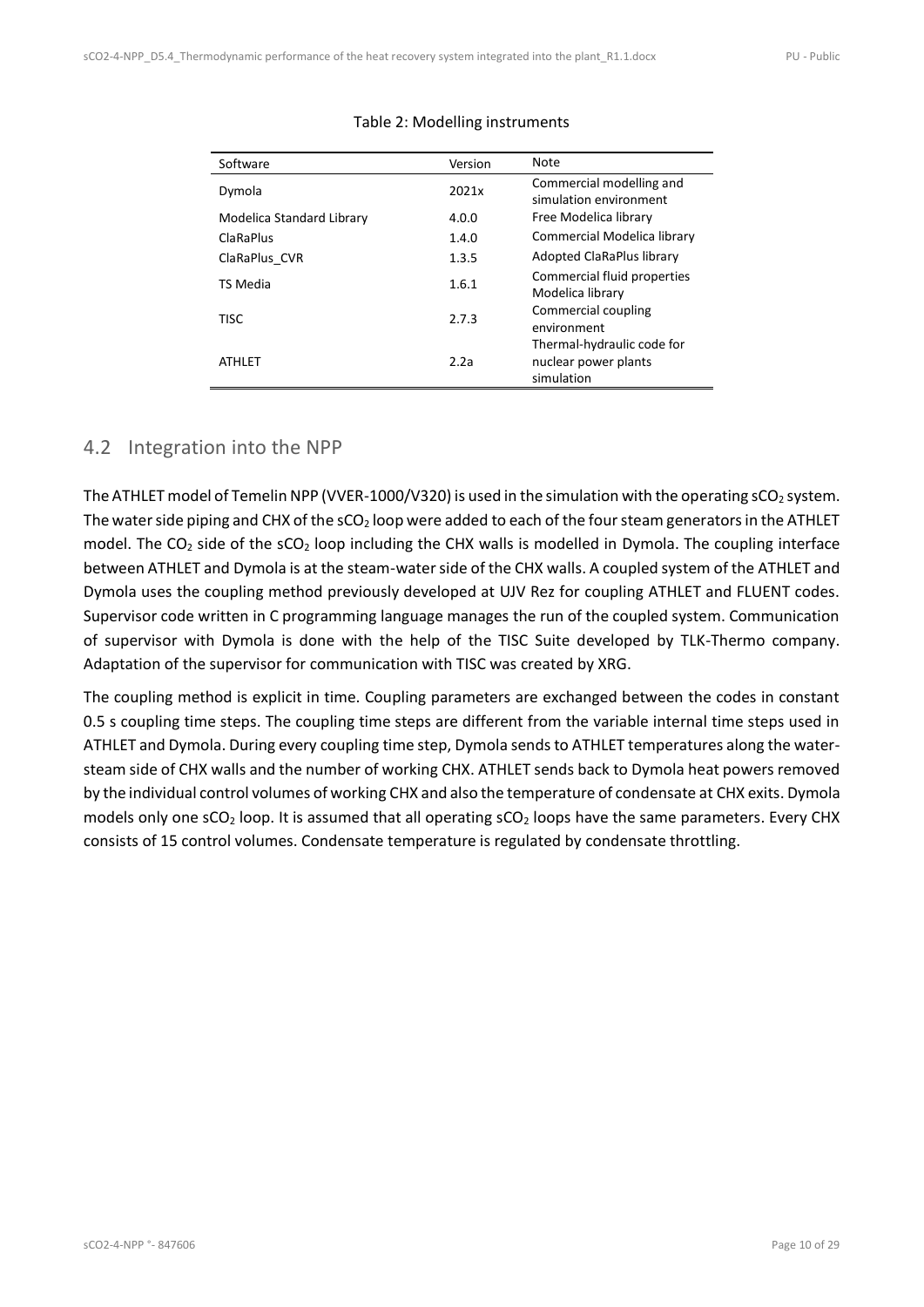### <span id="page-10-0"></span>4.3 Coupled simulation (ATHLET/Dymola)

In this simulation, four sCO<sub>2</sub> loops are started 1800 s after the SBO. Compared to the previous simulation as described in the deliverable D2.2 (Hofer, et al., 2021), the current simulation ambient air temperature changes during the time from +15 °C (see the explanation below) to -45 °C as visualized in [Figure 2](#page-10-1) (UHS air inlet temperature corresponds to the ambient air temperature). Where applicable, the thick curve represents the current simulation results, and the thin curve represents the results for +45 °C ambient air temperature simulation (deliverable D2.2). The simulation starts at +15 °C ambient air temperature to capture the moments of: average ambient air temperature in the Czech Republic (approximately +8 °C) and moments when the UHS fan is switched off [\(Figure 3,](#page-10-2) time 42 hours, T amb = -22 °C) and when the UHS bypass valve starts to open [\(Figure 4,](#page-10-3) time 42 hours, T amb =  $-22$  °C).





<span id="page-10-2"></span>

<span id="page-10-1"></span>Figure 2: UHS air inlet and outlet temperatures Figure 3: UHS fan speed (nominal speed 60 rpm)





<span id="page-10-4"></span><span id="page-10-3"></span>

As the detailed design of the UHS fan is not known yet the fan speed should be understood relatively (nominal speed is 60 rpm). The fact that the speed is not zero when the fan is switched off has two reasons. First there will be still some airflow through the UHS even if the fan will be switched off and then the non-zero air mass flow helps to the numerical solver. [Figure 5](#page-10-4) depicts the reactor decay heat course and heat removed via the CHXs (ATHLET data). The course is very similar to that obtained from the simulation for +45 °C ambient air temperature except for the first peak of the sCO<sub>2</sub> sum curve. Compressor inlet and outlet pressures and pressure ratio are visualized in [Figure 6.](#page-11-0) Inlet pressure is kept constant at 126 bar absolute with the help of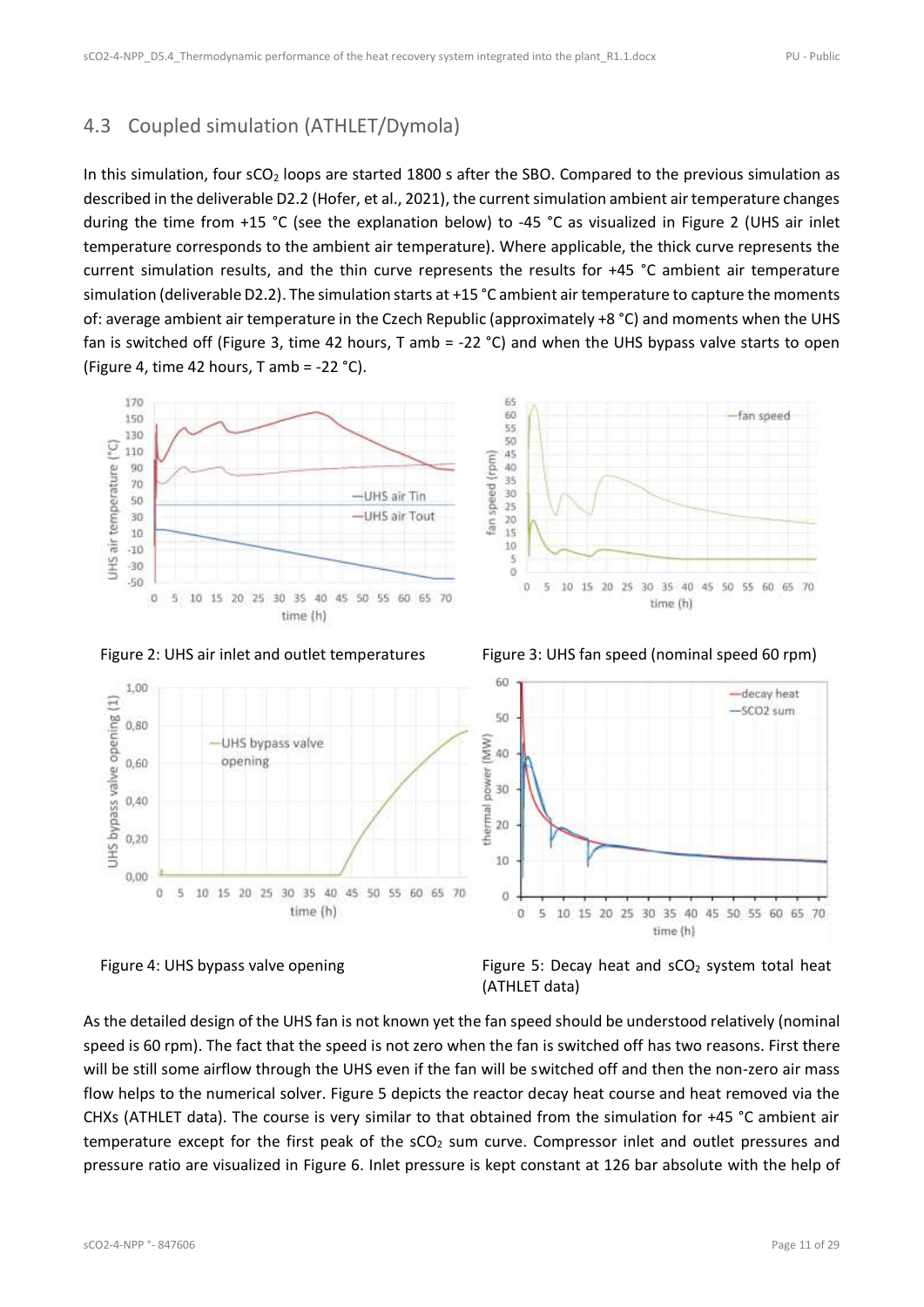changing the loop filling [\(Figure 8\)](#page-11-2) that was held constant during the simulation performed for an ambient air temperature +45 °C. Now,  $CO<sub>2</sub>$  content changes between approximately 1 170 kg at the SBO beginning and approximately 1 500 kg after 72 hours. Qualitatively the filling evolution might be explained as follows:  $CO<sub>2</sub>$  is concentrated mainly in three loop elements: UHS CO<sub>2</sub> piping, piping from compressor to CHX and piping from CHX to turbine. Regarding the  $CO<sub>2</sub>$  mass content in the UHS, this is determined by the  $CO<sub>2</sub>$  inlet and outlet conditions that are almost constant until the fortieth hour since the UHS CO<sub>2</sub> outlet temperature starts to decrease (low ambient air temperature) what cause the steep increase in  $CO<sub>2</sub>$  mass content in the UHS. The smaller waves before the fortieth hour follow the compressor outlet pressure.

Compressor CO<sup>2</sup> inlet temperature controllers (UHS fan speed; UHS bypass valve) function is to keep this temperature close to +55 °C (in the deliverable D2.2 this temperature was set to +57 °C). To handle low ambient air temperatures the controllers are set so that the UHS fan is switched off and the UHS bypass valve is put into operation after the compressor  $CO_2$  inlet temperature falls below +50 °C [\(Figure 7](#page-11-1) and [Figure 4\)](#page-10-3). If the compressor  $CO_2$  inlet temperature oversteps +60 °C UHS fan speed controller is switched on and the UHS bypass valve is closed.





<span id="page-11-0"></span>Figure 6: Compressor inlet and outlet pressure Figure 7: Compressor inlet and outlet temperature



<span id="page-11-2"></span>Figure 8: sCO<sub>2</sub> loop filling (mass content) Figure 9: UHS inlet and outlet temperatures

<span id="page-11-3"></span><span id="page-11-1"></span>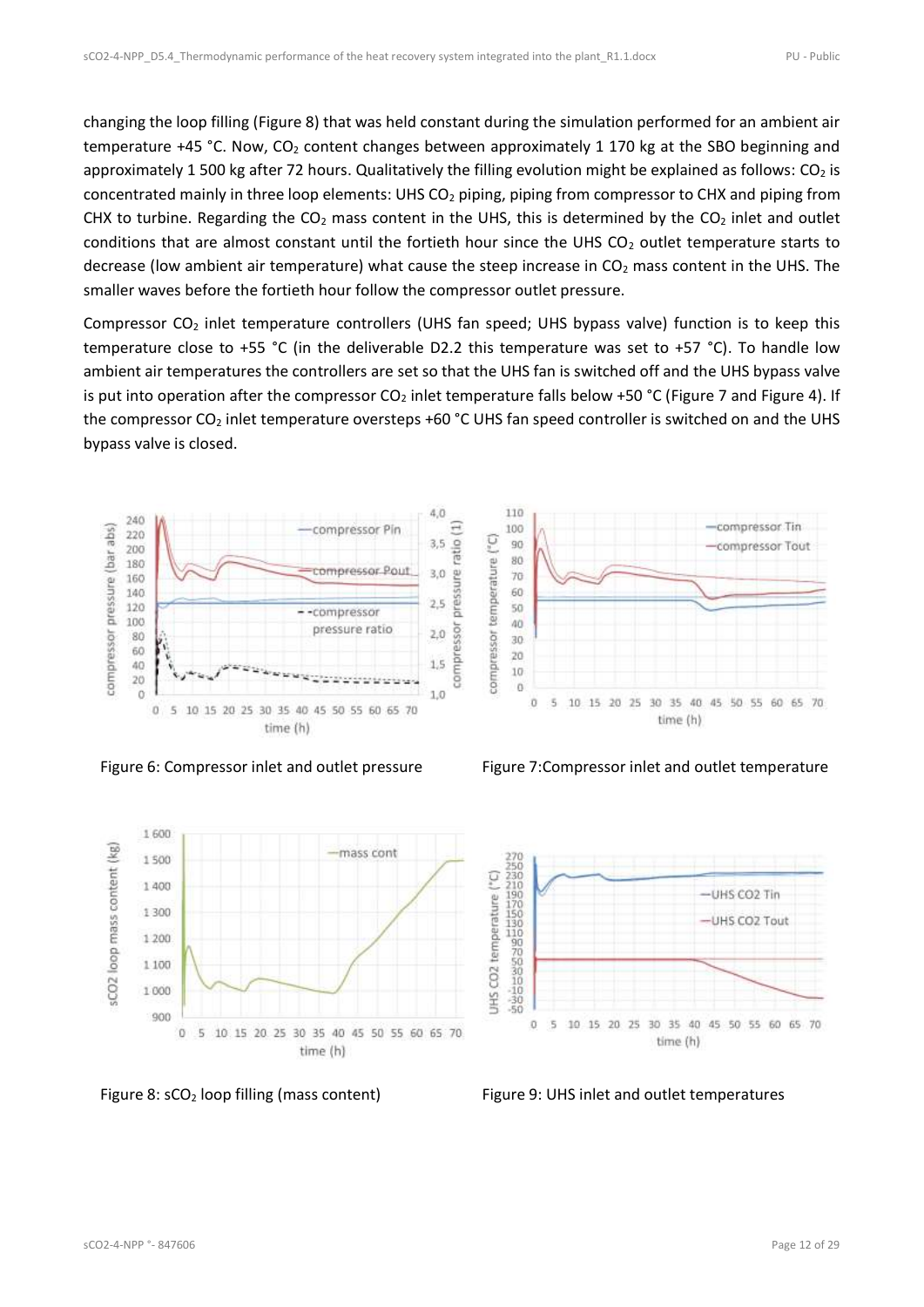



<span id="page-12-0"></span>Figure 10: UHS CO<sub>2</sub> mass flow rate Figure 11: UHS bypass valve CO<sub>2</sub> mass flow rate

UHS inlet and outlet  $CO<sub>2</sub>$  temperatures are depicted in [Figure 9.](#page-11-3) After 40 hours the UHS cannot more keep the outlet temperature at 55 °C and this temperature is then continuously decreasing even if the UHS fan is switched off. UHS and UHS bypass valve  $CO<sub>2</sub>$  mass flow rates are visualized in [Figure 10](#page-12-0) and [Figure 11.](#page-12-1) After 42 hours, the  $CO<sub>2</sub>$  temperature at compressor inlet starts to rise again with the help of mixing the cold stream from UHS and hot stream from UHS bypass valve. The ambient air temperature continues to decrease.

Turbine inlet temperature [\(Figure 12\)](#page-12-2) is controlled by changing the TAC speed of revolution [\(Figure 13\)](#page-12-3) and is kept constant at 250 °C. The corresponding  $CO<sub>2</sub>$  mass flow rate is depicted in [Figure 14.](#page-12-4)

<span id="page-12-1"></span>30,000





-TAC speed of

<span id="page-12-2"></span>



<span id="page-12-3"></span>

<span id="page-12-4"></span>Figure 14: Compressor mass flow rate

The ultimate function of the sCO<sub>2</sub> system is to transfer the reactor decay heat through the CHX and UHS to the atmosphere. These heats are visualized in [Figure 15](#page-13-0) (Dymola data). They are very similar to the D2.2 simulation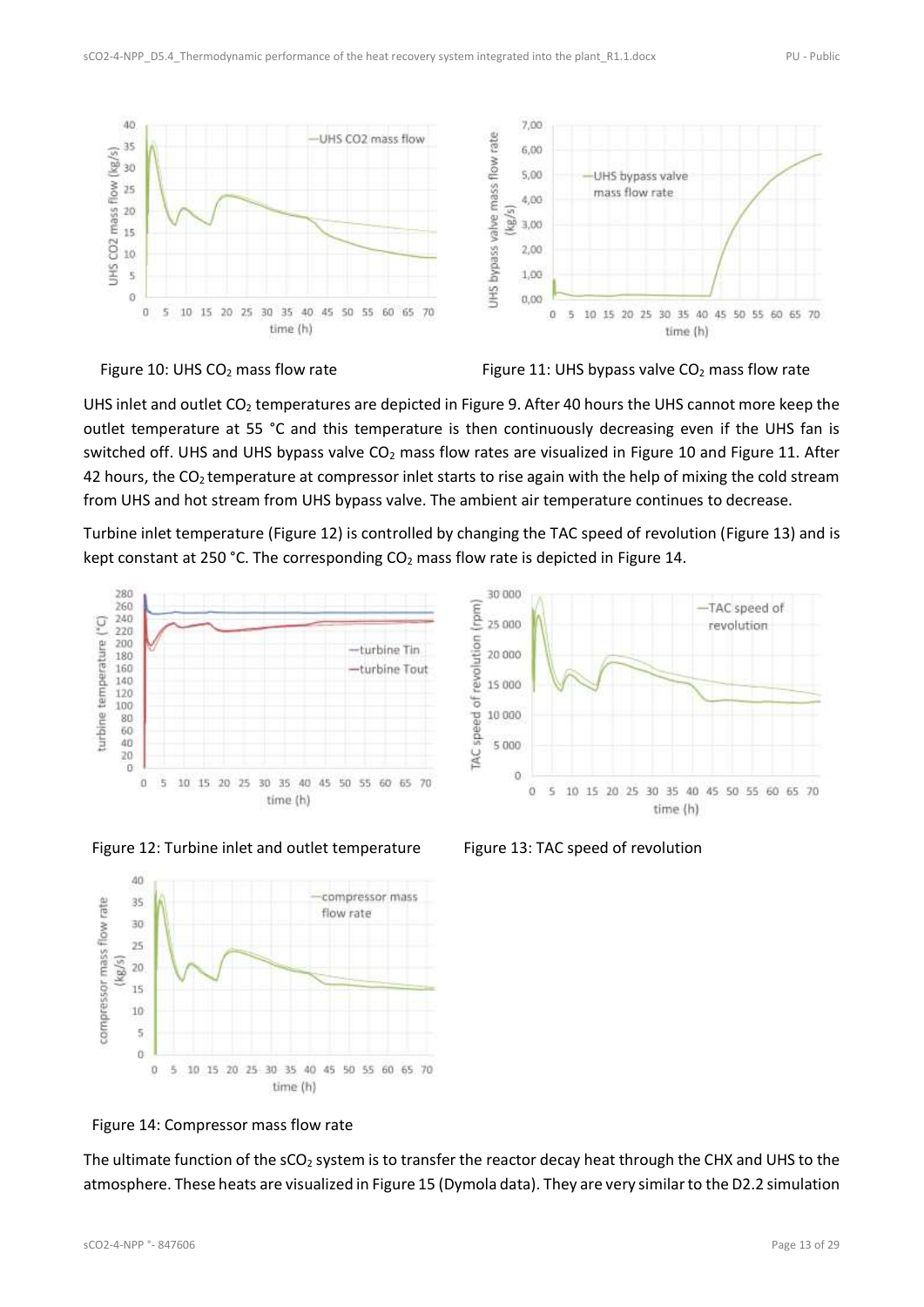except at the SBO beginning. sCO2 system self-propelling capability is demonstrated by the power excess that is obtained as a difference between the turbine power output and the sum of the compressor and the UHS fan power consumption [\(Figure 16\)](#page-13-1). This power excess should be high enough to ensure electricity supply to the sCO<sub>2</sub> system auxiliaries (control system, valve actuators, etc.) and to compensate for the motor/generator windage losses.



<span id="page-13-0"></span>

<span id="page-13-1"></span>

The compressor [\(Figure 17,](#page-13-2) [Figure 18,](#page-13-3) [Figure 19\)](#page-14-0) and turbine [\(Figure 20,](#page-14-1) [Figure 21,](#page-14-2) [Figure 22\)](#page-14-3) working conditions in a form of similarity numbers do not exceed the limits defined by the previous simulation for +45 °C ambient air conditions.



<span id="page-13-3"></span>

<span id="page-13-2"></span>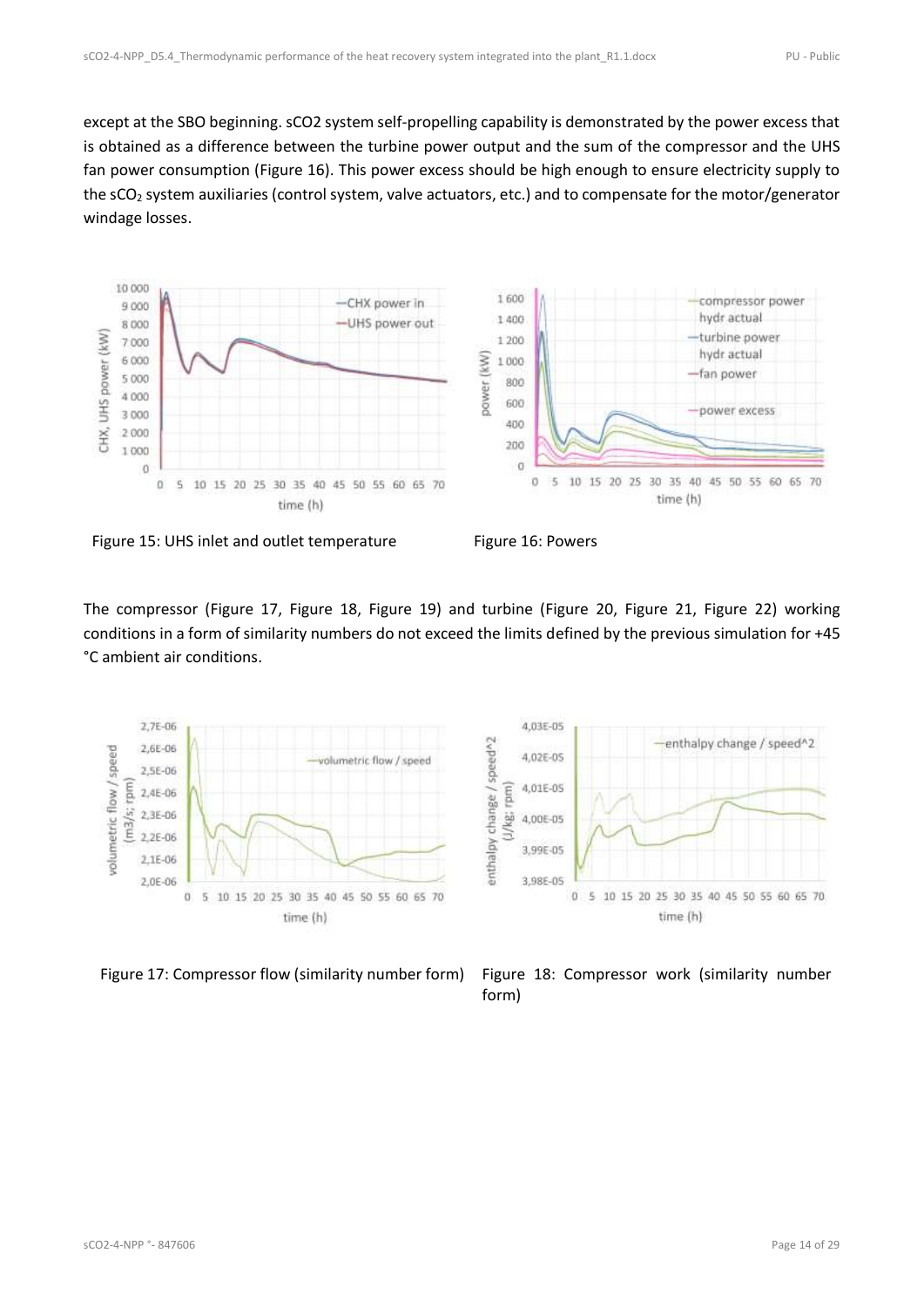



<span id="page-14-1"></span>

<span id="page-14-0"></span>Figure 19: Compressor isentropic efficiency Figure 20: Turbine flow (similarity number form)



<span id="page-14-2"></span>Figure 21: Turbine expansion ratio Figure 22: Turbine efficiency

<span id="page-14-3"></span>

The ATHLET side results of the current scenario follow. The main result is that the maximum core cladding temperature stays within the safety limits as seen from [Figure 23.](#page-15-0)

[Figure 24](#page-15-1) presents the evolution of pressures in the main steam lines (MSLs). Steam dumps to the atmosphere (SDAs) are activated after the SBO, and they keep the pressure in the secondary circuit for an initial 1.5 h after SBO at 7 MPa. After this time, the thermal power removed by the  $SCO<sub>2</sub>$  loops prevails over the power generated in the reactor core, pressures in the main steam lines start to decrease and SDAs close. When the sCO<sub>2</sub> loop is switched off, pressure in the corresponding steam line increases. SDAs on loops 3 and 4 with switched-off  $SCO<sub>2</sub>$  loops open again within a time interval 19 h - 22 h.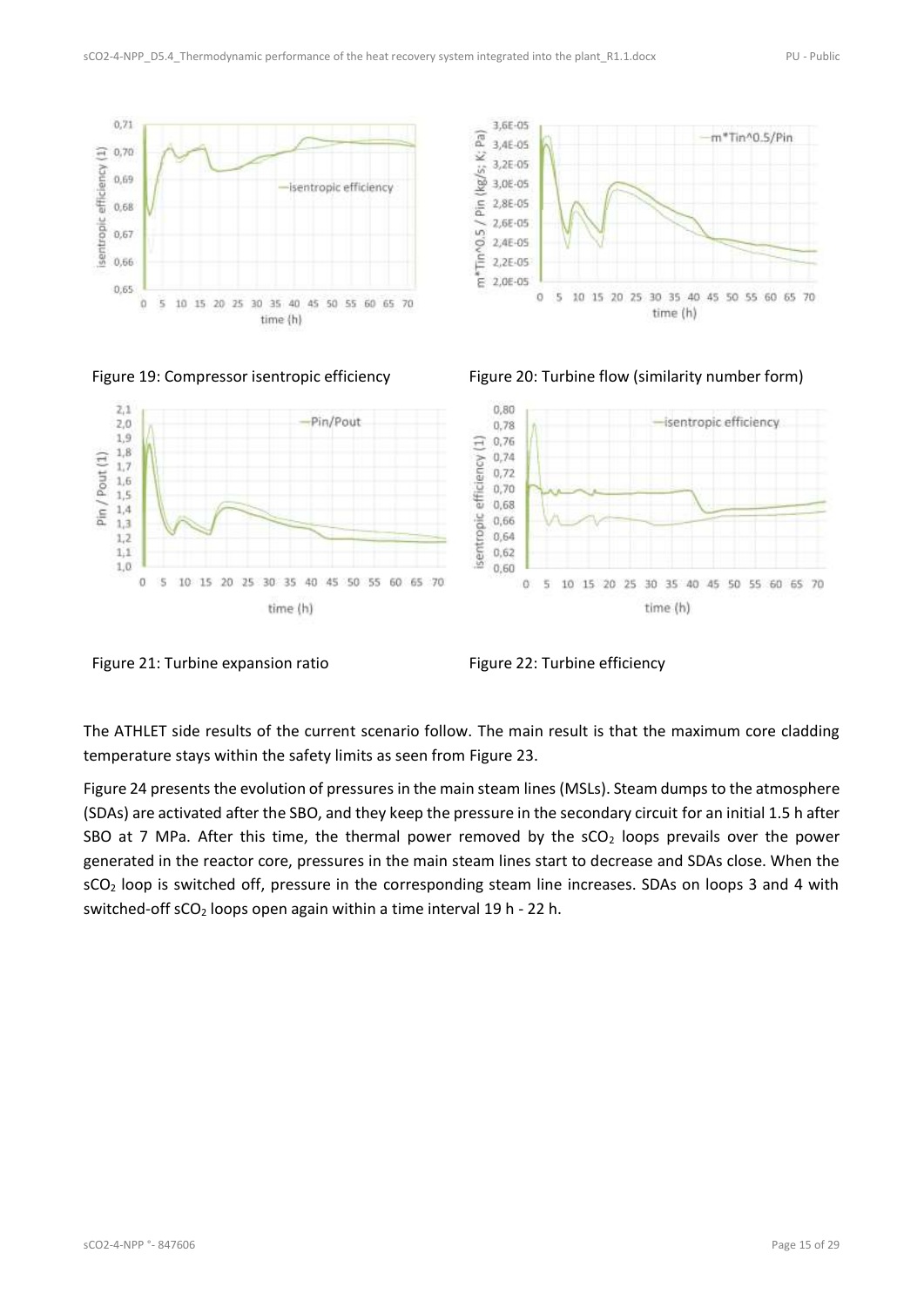



<span id="page-15-0"></span>Figure 23: Maximum core cladding temperature Figure 24: Pressures in the main steam lines

<span id="page-15-1"></span>



<span id="page-15-2"></span>

<span id="page-15-3"></span>

[Figure 25](#page-15-2) shows the water levels in the steam generators. Water levels in SGs decrease during the initial 1.5 h after the SBO due to opened SDAs. After the closure of all the SDAs, enough water is left in the steam generators for the operation of the sCO<sub>2</sub> system. Evaporation and reopening of SDAs on loops 3 and 4 with switched-off sCO<sub>2</sub> loops lead to a decrease of water levels in corresponding steam generators.

Water condensate temperature at the outlet of the CHX was again kept at a constant value of 150 °C (Figure [26\)](#page-15-3) during the SBO.

At the end of this chapter sCO<sub>2</sub> loop controllers' settings are summarized as follows [\(Table 3\)](#page-16-0):

Controller equation (PI):

$$
dy = k \times error + \left(\frac{1}{\tau_i}\right) \times \int error \times dt
$$

 $error = set - measured$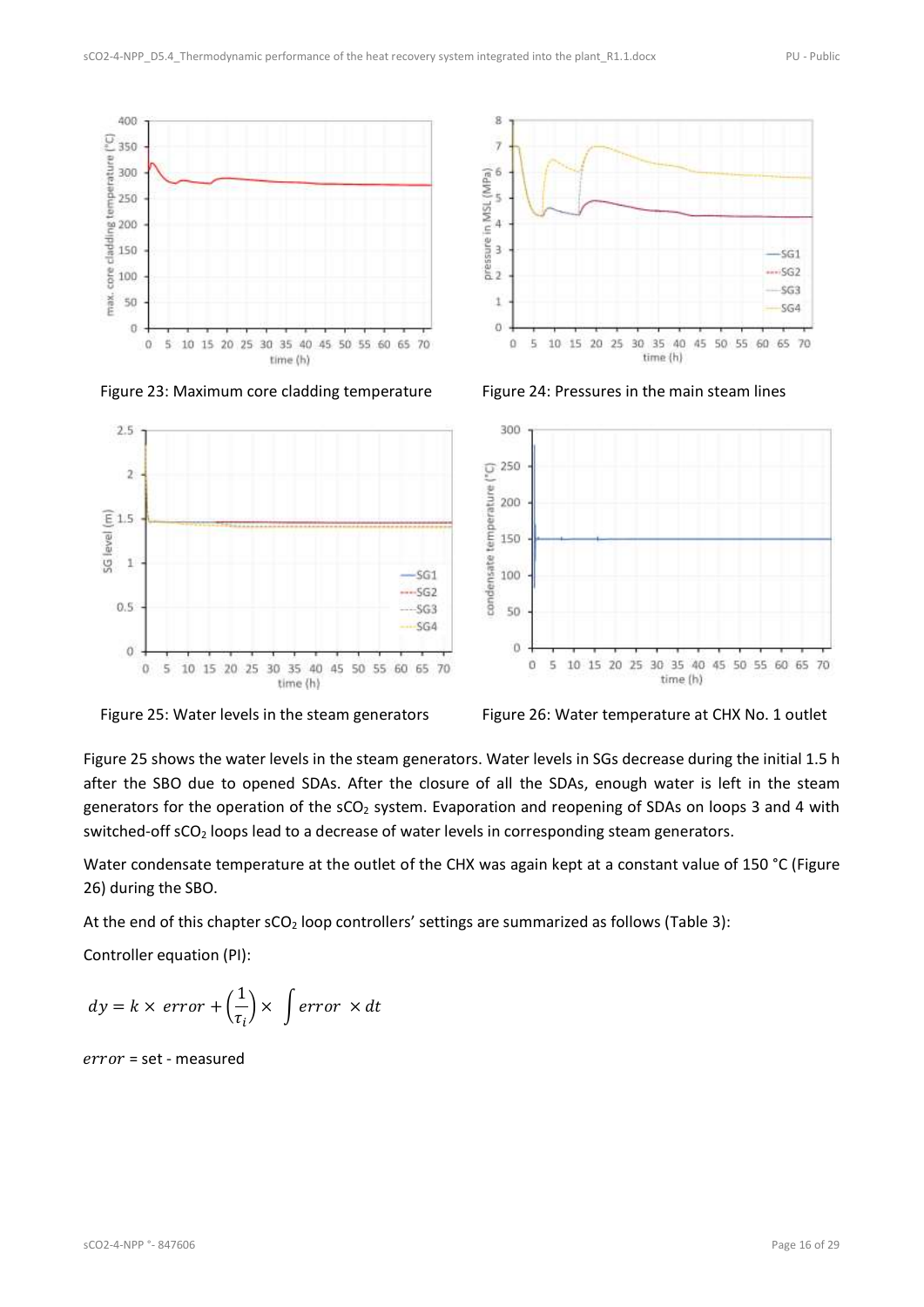<span id="page-16-0"></span>

| Name                          | TAC speed controller      | Unit                | UHS fan speed<br>controller | Unit                |
|-------------------------------|---------------------------|---------------------|-----------------------------|---------------------|
| proportional constant k       | $-0.5$                    | $(rad/s)/^{\circ}C$ | $-0.01$                     | $(rad/s)/^{\circ}C$ |
| integral constant<br>$\tau_i$ | $-20$                     | $C^*s/(rad/s)$      | $-200$                      | °C*sec/(rad/s)      |
| Error                         | turbine inlet temperature | °C                  | compressor inlet temp       | °C                  |
| Dy                            | TAC angular velocity      | rad/s               | fan angular velocity        | rad/s               |
|                               |                           |                     |                             |                     |
|                               |                           |                     |                             |                     |

|  | Table 3: Controller's settings |  |
|--|--------------------------------|--|
|--|--------------------------------|--|

| Name                    |          | loop filling controller   | Unit           | UHS bypass valve<br>controller | Unit         |
|-------------------------|----------|---------------------------|----------------|--------------------------------|--------------|
| proportional constant k |          | $+20$                     | (kg/s)/bar     | $+8e-5$                        | (opening)/°C |
| integral constant       | $\tau_i$ | $+0.1$                    | $bar*s/(kg/s)$ | $+500$                         | °C*s/opening |
| Error                   |          | compressor inlet pressure | bar            | compressor inlet temp          | °C           |
| Dv                      |          | mass flow                 | kg/s           | opening                        |              |

TAC speed controller and UHS fan speed controller settings remain the same as for the +45 °C SBO simulation scenario. There are two new controllers added for the changing ambient air temperature scenario, namely the loop filling controller and the UHS bypass valve controller. There is also the sCO<sub>2</sub> loop on/off controller that is switching one loop after another always when the heat input per one loop decreases below 5.4 MW. Regarding the timing (that results from the simulation) of the loop switching, this is depicted in [Figure 27](#page-16-1) and is the same as for the +45 °C simulation scenario.



<span id="page-16-1"></span>Figure 27: Number of running  $SCO<sub>2</sub>$  loops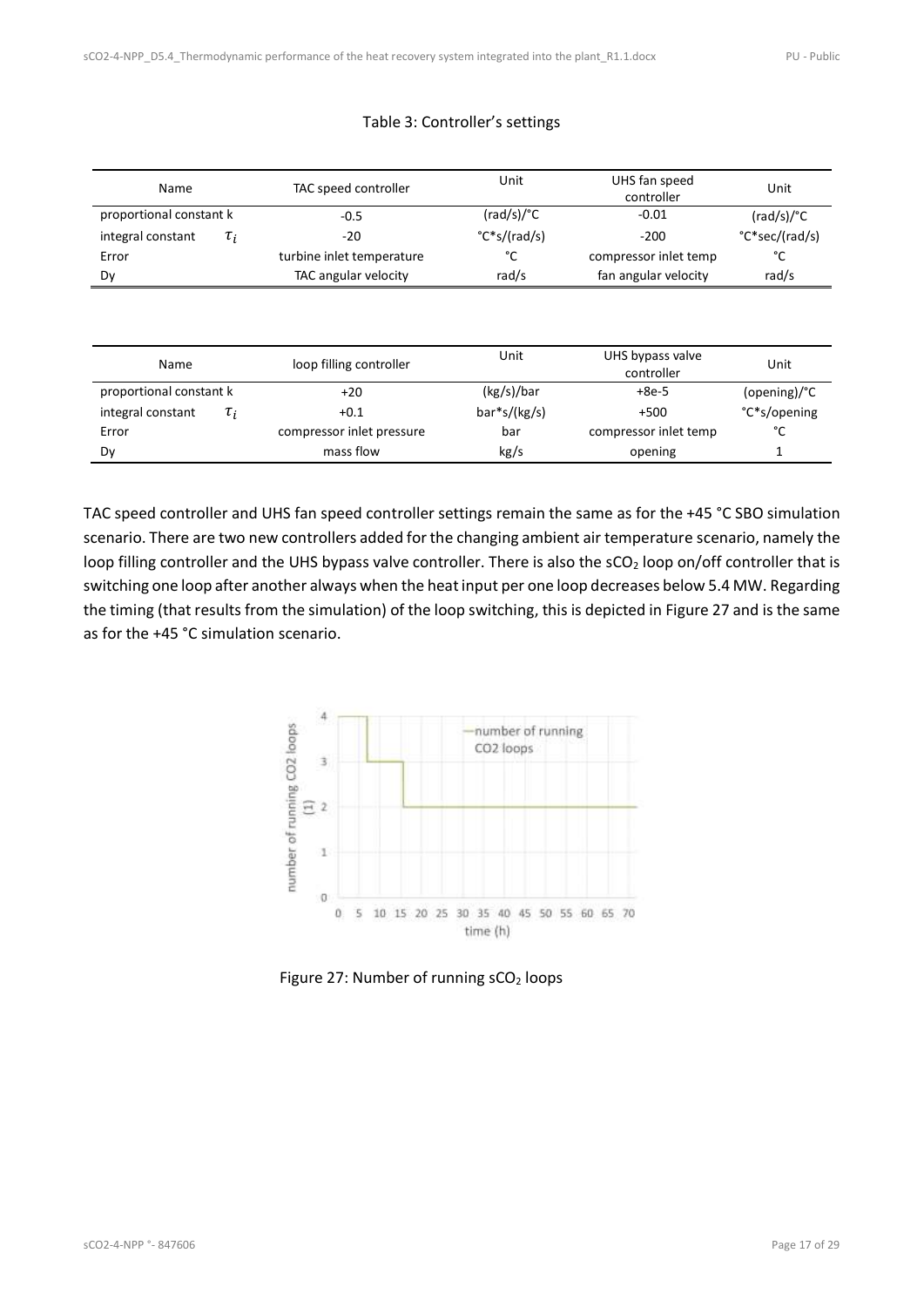### <span id="page-17-0"></span>4.4 Summary of the ATHLET/Dymola simulation for low ambient air temperature

Chapter [4.3](#page-10-0) concentrates on the presentation of the coupled simulation results of the Dymola  $\text{sCO}_2$  heat removal system model with the ATHLET VVER-1000 nuclear power plant block model for low ambient air temperatures. Two additional control loops were added to the previously analysed (D2.2) sCO<sub>2</sub> loop to handle this low ambient air temperatures scenario. The coupled simulation proves that this new  $SO<sub>2</sub>$  loop layout can remove the reactor decay heat after the SBO occurs during the 72 hours so that the maximum core cladding temperature stays within the safe limits. The assumption is that the  $SCO<sub>2</sub>$  loop will contain an expansion tank and some other auxiliaries as described in the next chapter [5](#page-18-0) that is dedicated to the description and simulation results presentation of the push-up starting procedure.

### <span id="page-17-1"></span>4.5 Summary of the Konvoi PWR simulations with ATHLET at an ambient temperature of -45 °C

In order to present an alternative approach to operate the cycle at lower ambient temperatures without inventory control and the UHS bypass, some further ATHLET simulations of the Konvoi PWR were carried out. So far, all ATHLET simulations of the Konvoi PWR in Deliverable 2.2 were conducted at an ambient temperature of 45 °C. However, the compressor inlet temperature may be kept constant at its design value of 55 °C at any ambient temperature by adapting the fan speed of the UHS, as already discussed in Deliverable 2.2. Additionally, less UHS modules might be used at low ambient temperatures to enable better control of the CO<sub>2</sub> cycle. To justify this assumption, the simulations of chapter 5.3.2 of Deliverable 2.2 were repeated at an ambient temperature of −45 °C. Only one quarter of the UHS modules were used including less sensitive controller gains for the air mass flow rate. The results exhibit the same qualitative behaviour compared to the previous results of Deliverable 2.2. In the following, the quantitative differences are discussed. Higher operating pressures in the  $CO<sub>2</sub>$  cycles can be observed, e.g. the compressor inlet pressure varies between 13 MPa and 16 MPa compared to 12 MPa and 13.5 MPa. The increased pressure is caused by the different temperature and density distribution along the length of the UHS together with the constant mass inventory. The higher compressor inlet pressure together with the same inlet temperature also results in a higher inlet density and a higher speed of sound. The different compressor inlet condition leads to a slightly higher cycle mass flow rate of 32 kg/s compared to 29.7 kg/s at the design point since the turbine inlet condition stays in a similar range compared to the previous simulation. Together with a slightly higher enthalpy difference over the CHX, the maximum thermal power of the CHX increases from 39 MW to 42.7 MW at an ambient temperature of −45 °C. The increased heat removal from the NPP leads to a slightly faster cooldown and the  $CO<sub>2</sub>$  cycles are switched off earlier, namely at 3.2 h, 7.1 h and 19.2 h compared to 3.8 h, 9.2 h, 25.8 h from the previous simulation. Moreover, the lower fan power consumption leads to a higher excess.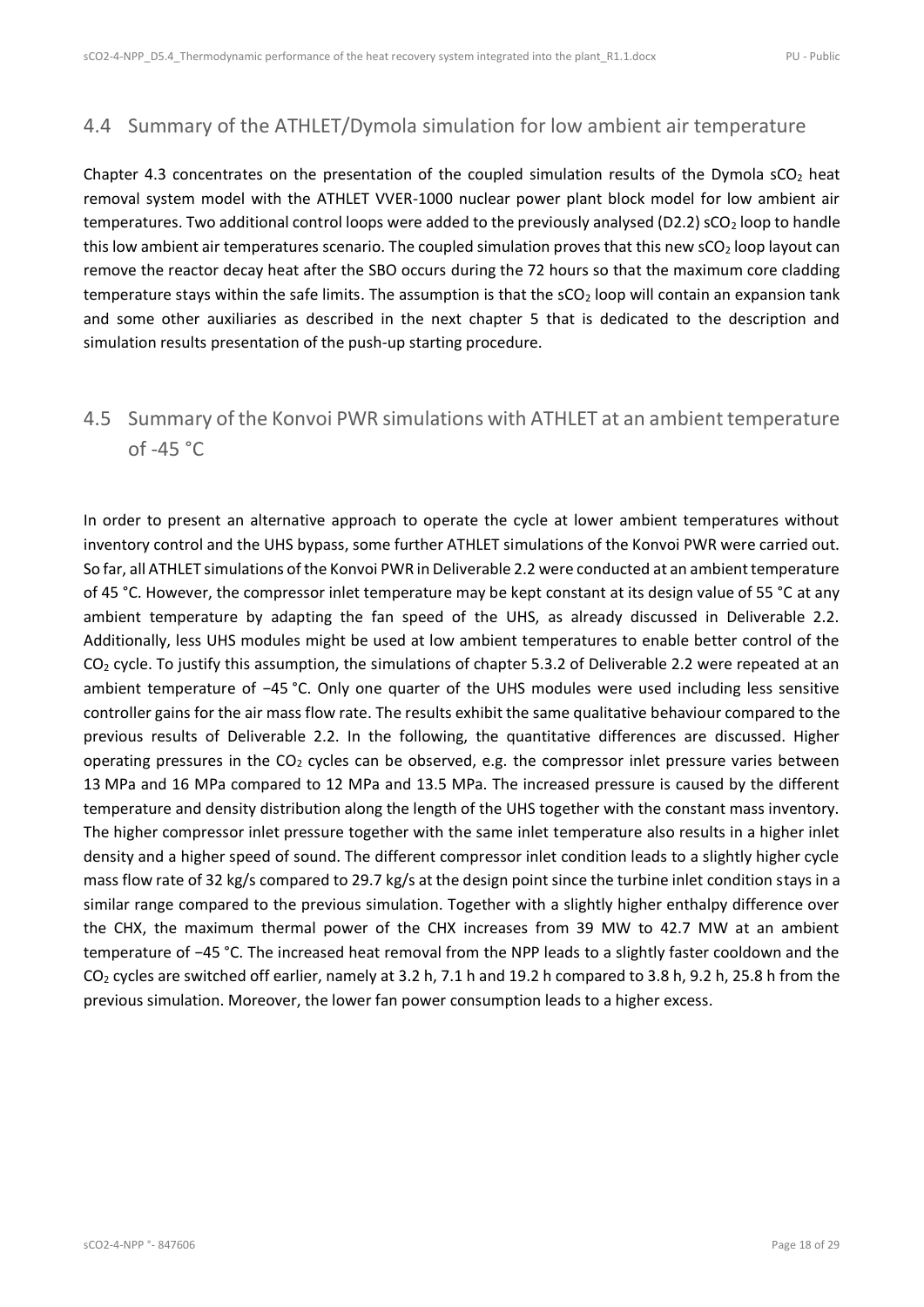## <span id="page-18-0"></span>5 sCO<sup>2</sup> loop starting procedure: push-up start

In this chapter, the basic idea and layout of the  $sCO<sub>2</sub>$  loop push-up starting procedure shall be presented together with the Dymola simulation results for the case when the ambient air temperature is +45 °C. In the current case, the simulation is based on the manual control. To make the method general and convenient for automatic control, control criteria need to be worked out with special attention to low ambient air temperatures when two phase CO<sub>2</sub> conditions need to be handled. This is a task for the future work.

Another possibility is to use so called operational readiness state start that is based on keeping the  $\mathsf{sCO}_2$  loop in a "hot reserve" during the whole time of the NPP block operation. This method is not elaborated within the frame of the current deliverable.

#### <span id="page-18-1"></span>5.1 Push-up start idea and layout

The idea of the push-up start is that in normal NPP operation the  $SCO<sub>2</sub>$  loop is filled with  $CO<sub>2</sub>$  slightly above the atmospheric pressure only to avoid air penetration to the loop. After the SBO occurs,  $CO<sub>2</sub>$  from the highpressure external source is injected to the loop thus causing the turbomachinery to start rotating. In this way, it is not necessary to supply any power to the  $SCO<sub>2</sub>$  loop before the SBO. On the other hand, the  $SCO<sub>2</sub>$  loop push-up start is a rather complicated procedure. Special attention will have to be paid to the proper heating of all components after the SBO occurs. This task is not elaborated here but is a serious question from the operational point of view.

Current layout of the  $\text{CO}_2$  loop with the push-up start accessories is depicted in [Figure 28,](#page-19-0) [Figure 29](#page-20-0) and is explained in [Table 4.](#page-21-0)

Proposed sequence of the push-up start is as follows:

- Before the SBO, initial pressure of the  $CO<sub>2</sub>$  in the loop is 2 bara. This means that for any ambient air temperature the  $CO<sub>2</sub>$  in a loop is in a gaseous state.
- 30 minutes after the SBO (the time that operators perform other corrective actions), steam line from SG opens and water steam starts to flow into the starting  $CO<sub>2</sub>$  evaporator (position 13)
- Opening line "g" from the pressure source cause the  $CO<sub>2</sub>$  flows into the loop
- Opening steam line from steam generator to CHX
- The rotational speed of the TAC is increasing autonomously. No electricity input or output to the TAC shaft is needed. However, external electricity supply (battery) will have to be provided for the systems ensuring the sCO<sub>2</sub> loop control and measurement and for magnetic bearings at least.
- After the pressure difference between the source and loop pressure decrease to some limit the starting control valve opens (position "i")
- After reaching required TAC speed, this speed is fixed by switching on the electricity generator with the help of frequency converter
- Loading the generator UHS fans and electricity dissipation
- Reaching of nominal parameters
- Control of  $CO_2$  pressure ( $CO_2$  content in the loop) and of other parameters according to the course of the decay heat and ambient air temperature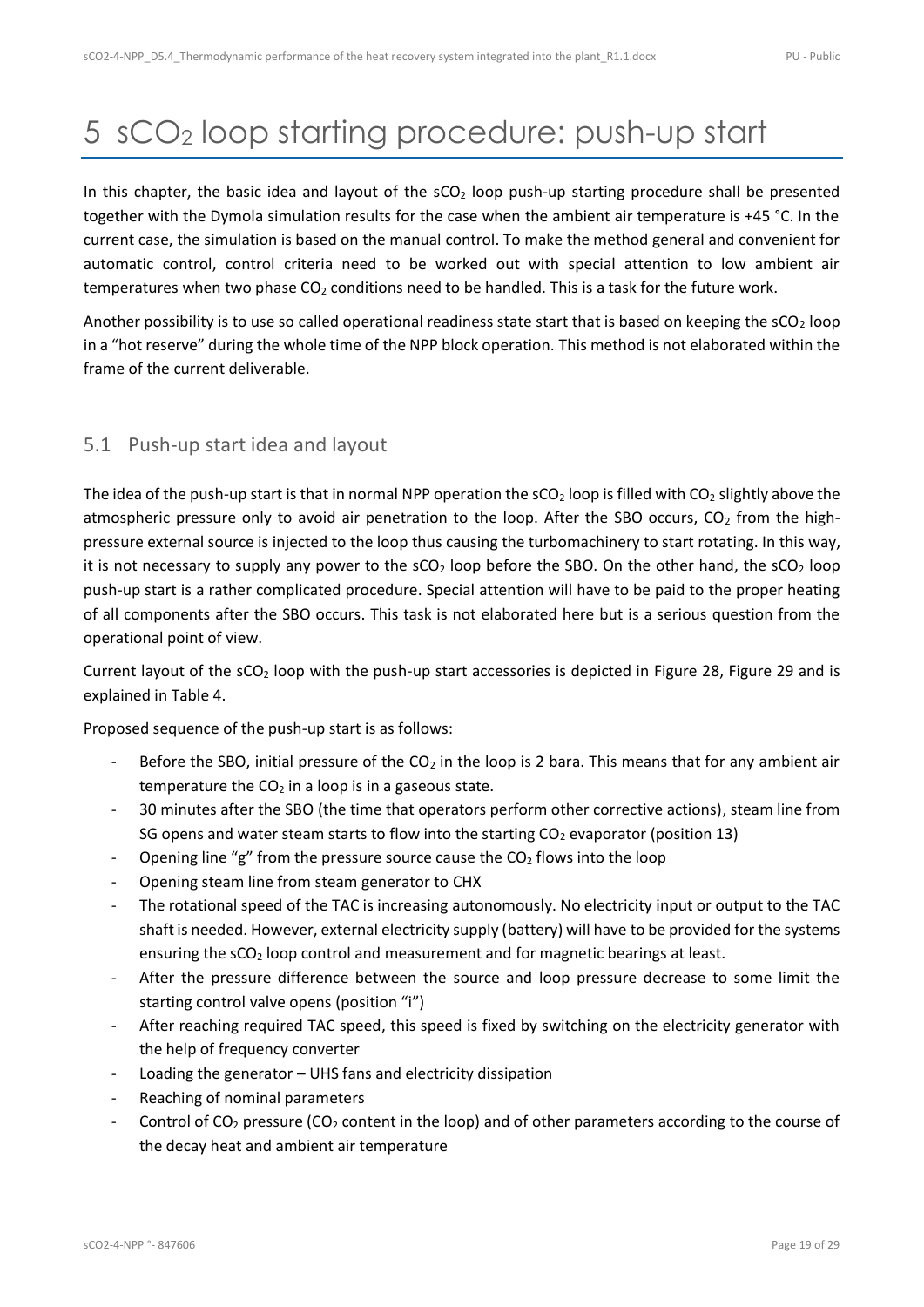

<span id="page-19-0"></span>Figure 28: Push-up start accessories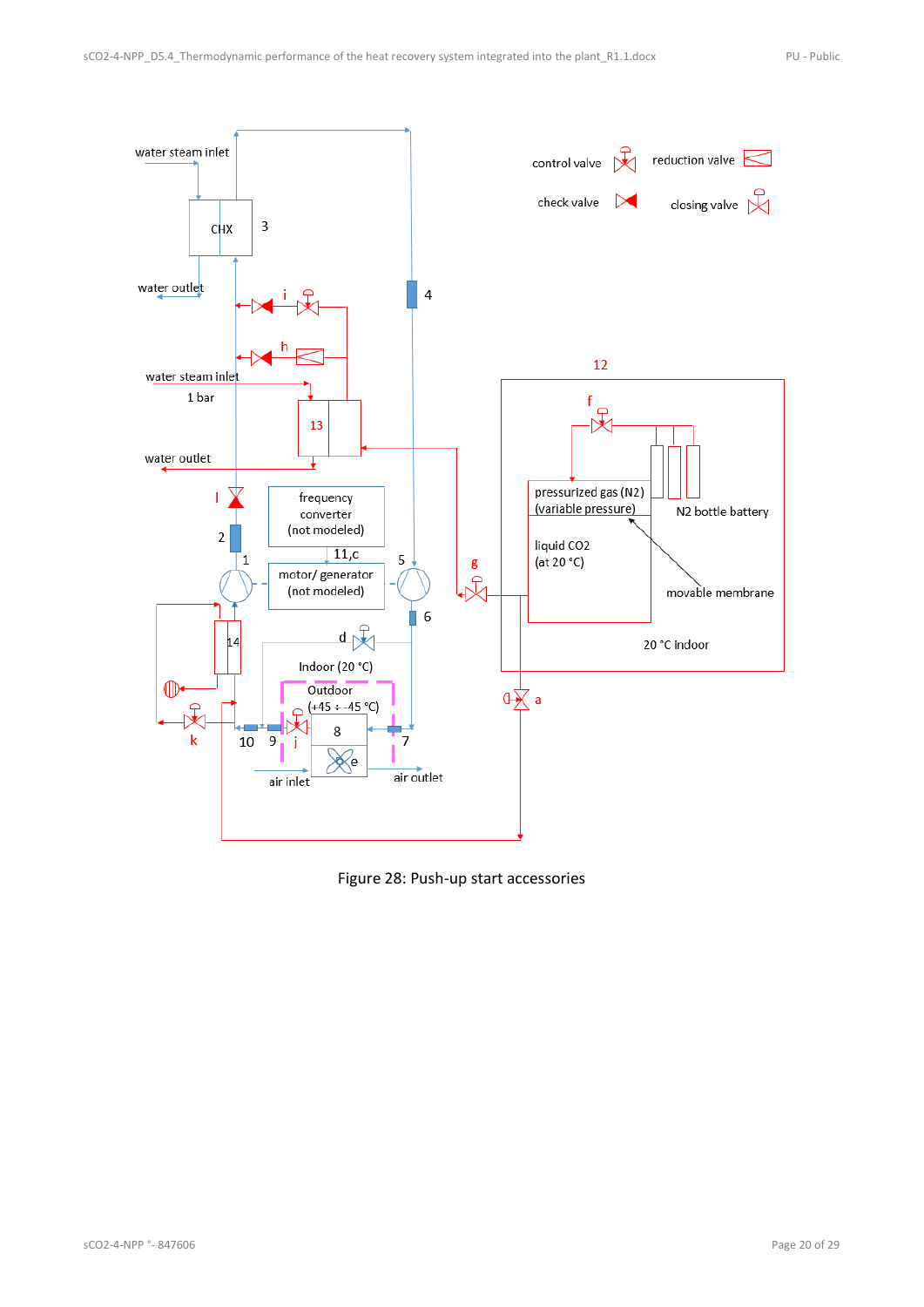

<span id="page-20-0"></span>Figure 29: Dymola model with push-up start accessories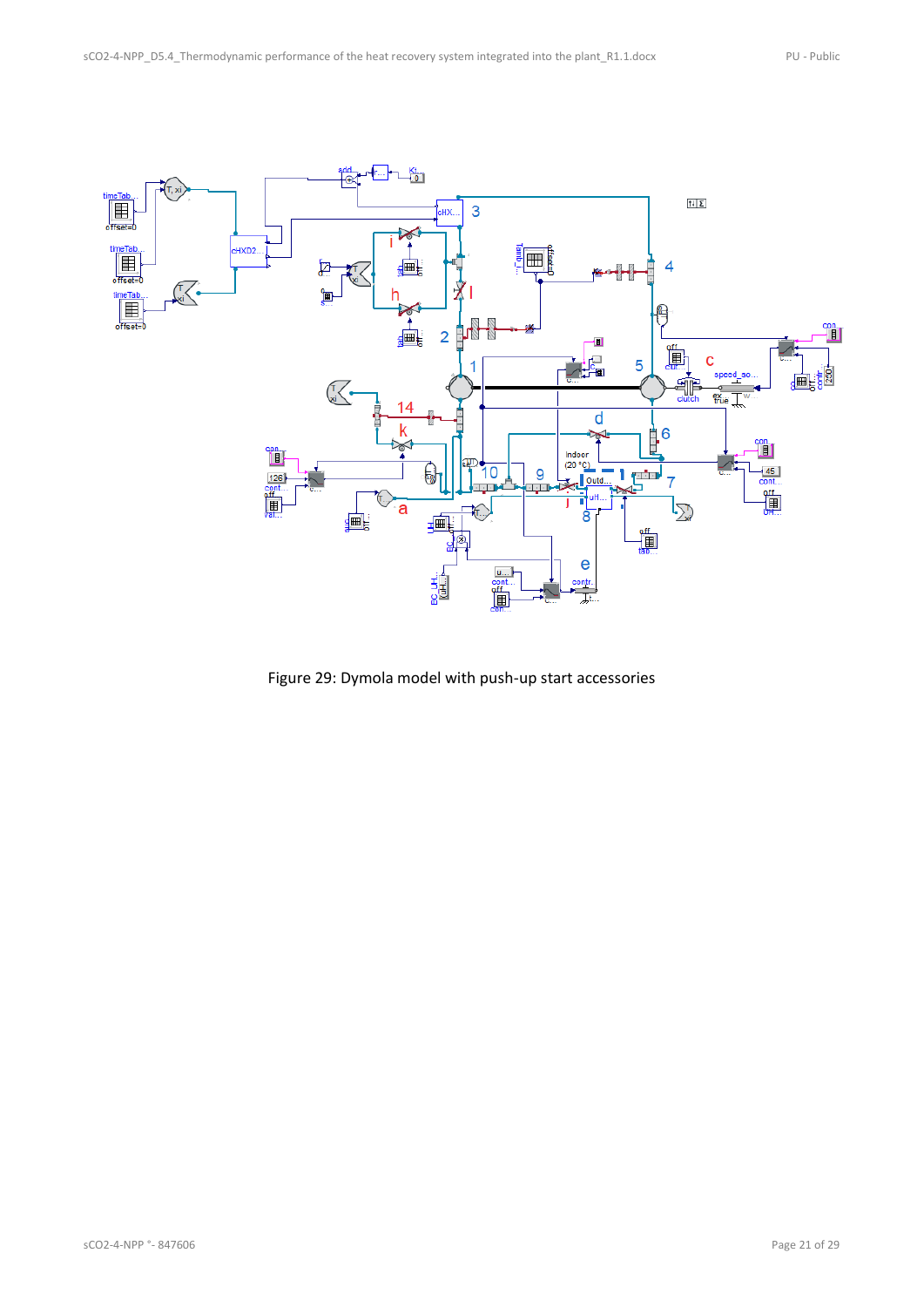<span id="page-21-0"></span>

| Symbol         | Component                                     | Note                                                                                                                                                                                                                                                                                                                                                                                                                                                                                                                                                                                         |
|----------------|-----------------------------------------------|----------------------------------------------------------------------------------------------------------------------------------------------------------------------------------------------------------------------------------------------------------------------------------------------------------------------------------------------------------------------------------------------------------------------------------------------------------------------------------------------------------------------------------------------------------------------------------------------|
| 1              | Turbocompressor                               | Placed in a shelter (20 °C)                                                                                                                                                                                                                                                                                                                                                                                                                                                                                                                                                                  |
| $\overline{2}$ | Interconnecting piping                        | The compressor outlet (ground level) is connected to the CHX (33 m above the ground).<br>Mostly in the building (20 °C)                                                                                                                                                                                                                                                                                                                                                                                                                                                                      |
| 3              | CHX (CO <sub>2</sub> side)                    | CHX is an interface for coupling of ATHLET (water side) with Dymola ( $CO2$ side). The water<br>side of the CHX is then connected with the steam generator of the VVER 1000 secondary<br>loop.<br>In the building (20 °C)                                                                                                                                                                                                                                                                                                                                                                    |
| 4              | Interconnecting piping                        | Connects CHX with the turbine. Mostly in the building (20 °C)                                                                                                                                                                                                                                                                                                                                                                                                                                                                                                                                |
| 5              | Turbine                                       | Placed in a shelter (20 °C)                                                                                                                                                                                                                                                                                                                                                                                                                                                                                                                                                                  |
| 6,7            | Interconnecting piping                        | Modelled as if in the shelter (20 °C)                                                                                                                                                                                                                                                                                                                                                                                                                                                                                                                                                        |
| 8              | <b>UHS</b>                                    | Outdoor                                                                                                                                                                                                                                                                                                                                                                                                                                                                                                                                                                                      |
| 9,10           | Interconnecting piping                        | Modelled as if in the shelter (20 °C)                                                                                                                                                                                                                                                                                                                                                                                                                                                                                                                                                        |
| 11             | Motor / generator with<br>frequency converter | Serves for electricity production when power excess is available. This component has<br>not been modelled yet and is replaced in Dymola model by speed source                                                                                                                                                                                                                                                                                                                                                                                                                                |
| 12             | CO <sub>2</sub> pressure source               | Source consists of expansion tank with movable membrane, nitrogen bottle battery and<br>accessories. High pressure nitrogen gas is injected above the membrane to keep CO <sub>2</sub> in<br>a liquid state. Control valve "f" controls the pressure. This part is not modelled here,<br>instead the boundary condition is placed in front of the valves "i" and "h" (Figure 29)                                                                                                                                                                                                             |
| 13             | Starting CO <sub>2</sub> evaporator           | In this heat exchanger, liquid CO2 is being evaporated to enter the loop in a gaseous<br>state.                                                                                                                                                                                                                                                                                                                                                                                                                                                                                              |
| 14             | Starting CO <sub>2</sub> cooler               | Decrease the CO2 temperature at compressor inlet. Low temperature $CO2$ after the<br>expansion through the control valve "k" is used. Later, when the "k" valve is closed and<br>there is enough power excess to drive the UHS fans, this cooler is no longer operated                                                                                                                                                                                                                                                                                                                       |
| a              | Filling                                       | Serves for changing the sCO <sub>2</sub> loop filling during the heat removal campaign. Control<br>variable is mass flow rate (PI controller). Controlled variable is the pressure at<br>compressor suction (126 bara)                                                                                                                                                                                                                                                                                                                                                                       |
| b              | Divider                                       | This component function is to switch off one $\mathsf{sCO}_2$ loop when the heat to $\mathsf{CO}_2$ medium<br>falls below 5.4 MW within one CHX.                                                                                                                                                                                                                                                                                                                                                                                                                                             |
| с              | TAC speed control                             | Serves for changing the $sCO2$ loop $CO2$ mass flow rate. Control variable is speed of TAC<br>(PI controller). Controlled variable is the temperature at the turbine inlet (250 °C).<br>Component serves in place of the frequency converter and motor/generator (electrical<br>part of the loop has not been modelled yet. In the future, simple electrical/mechanical<br>coupling of chosen components shall be incorporated to the model. The mechanical<br>clutch component in the Dymola model is used to couple the turbine shaft free end with<br>the speed source (motor/generator). |
| d              | UHS bypass valve                              | For low ambient air temperatures, this valve opens and bypasses the UHS so that the<br>cold stream of CO <sub>2</sub> coming from UHS is mixed with the hot stream coming from the<br>turbine outlet. Control variable is mass flow rate (PI controller). The controlled variable<br>is compressor inlet temperature (+55 °C)                                                                                                                                                                                                                                                                |
| e              | Fan speed control                             | Fan speed is a control variable (PI controller). The controlled variable is a compressor<br>inlet temperature (+55 °C)                                                                                                                                                                                                                                                                                                                                                                                                                                                                       |

#### Table 4: sCO<sub>2</sub> loop components with push-up start accessories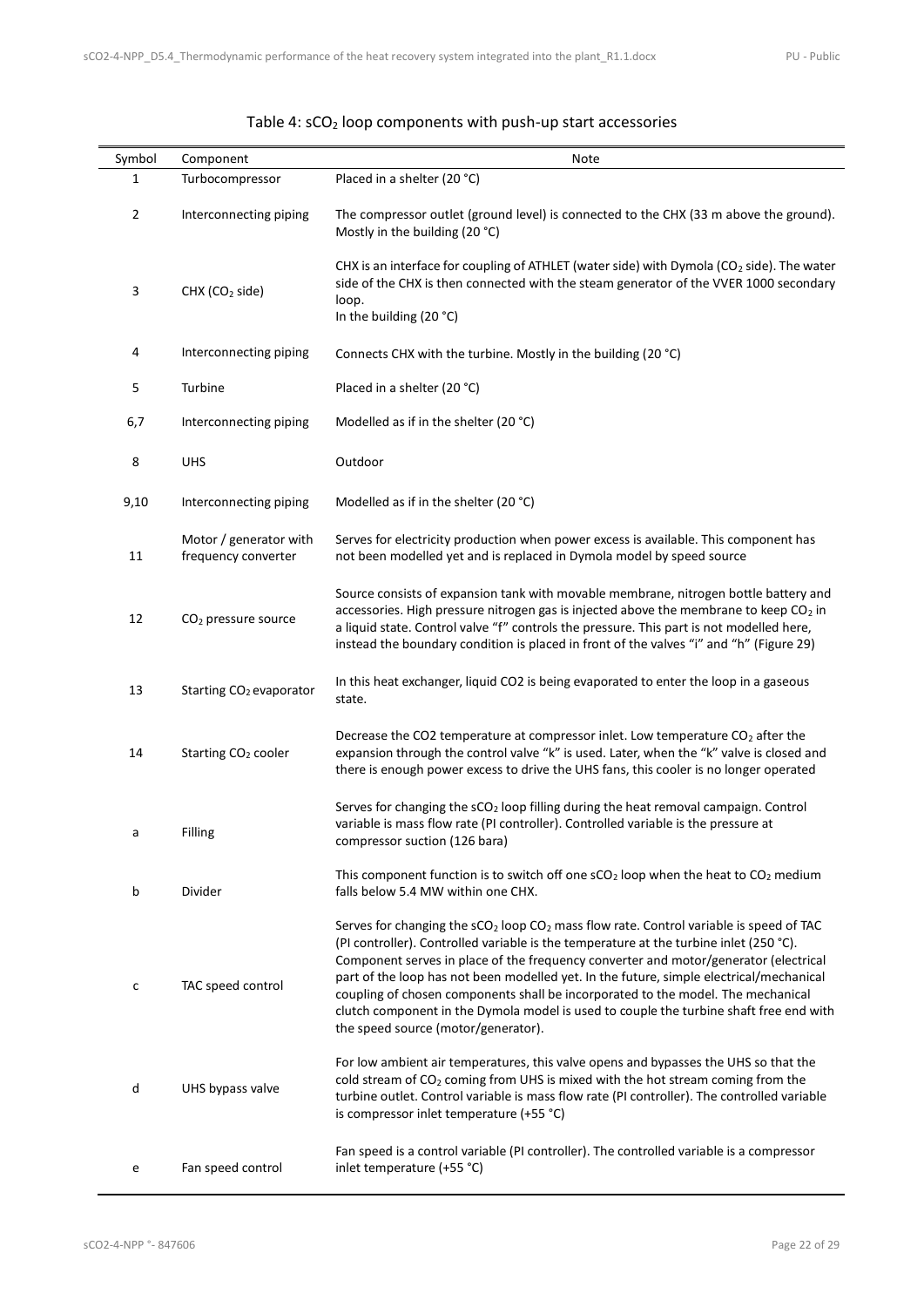| Symbol | Component                                                      | <b>Note</b>                                                                                                                                             |
|--------|----------------------------------------------------------------|---------------------------------------------------------------------------------------------------------------------------------------------------------|
| f      | Nitrogen control valve                                         | Control nitrogen pressure above the movable membrane                                                                                                    |
| g      | Closing valve                                                  | Isolates starting line from the loop                                                                                                                    |
| h      | Starting reduction valve                                       | Opening this valve begins the $SCO2$ loop start-up procedure. This valve is used to handle<br>high pressure drops.                                      |
|        | Starting control valve                                         | Opens when the $sCO2$ loop is partly filled                                                                                                             |
|        | UHS outlet control valve                                       | This valve serves during low ambient air temperatures start-ups.                                                                                        |
| k      | Compressor inlet<br>pressure control valve<br>(for start only) | During start-up procedure controls the pressure at compressor inlet                                                                                     |
|        | Check valve at<br>compressor outlet                            | Isolates high- and low-pressure part of the loop during the start up. When compressor<br>overcome the starting pressure, this valve automatically opens |

#### Table continuation

### <span id="page-22-0"></span>5.2 Simulation of the push-up start

In this chapter, boundary conditions and basic results of the push-up start simulation for the ambient air temperature +45 °C are depicted. It should be noted again that the current simulation is mainly based on manual tuning of the actuating signals. No checks were performed regarding the appropriate heating procedures.

#### <span id="page-22-1"></span>5.2.1 Boundary conditions for the push-up start (T amb =  $+45$  °C)

In the next figures "true" boundary conditions as well as actuating signals evolution are presented. Actuating signals setting was manually tuned to get "reasonable" system evolution (chapter [5.2.2\)](#page-24-0). Basically, it was required that after fixing the TAC rotational speed (electric generator is switched on):

- only limited torque peak is allowed
- only positive power excess is allowed

In the current Dymola model the effect of the generator / frequency converter is modelled with the help of mechanical clutch and speed source [\(Figure 28](#page-19-0) positions 11 and "c"; [Figure 29](#page-20-0) position "c").

[Figure 32](#page-23-2) shows the evolution of the CHX steam inlet temperature and mass flow rate (time 0 seconds corresponds to the signal "start the  $SCO<sub>2</sub> loop"$ ). The jump in the water temperature represents the moment when the valves on the CHX water side opens. The stepwise water mass flow rate increase represents an attempt to consider the heating phase of the CHX at the beginning and loading phase at the end. CHX water side outlet pressure was kept constant during this simulation.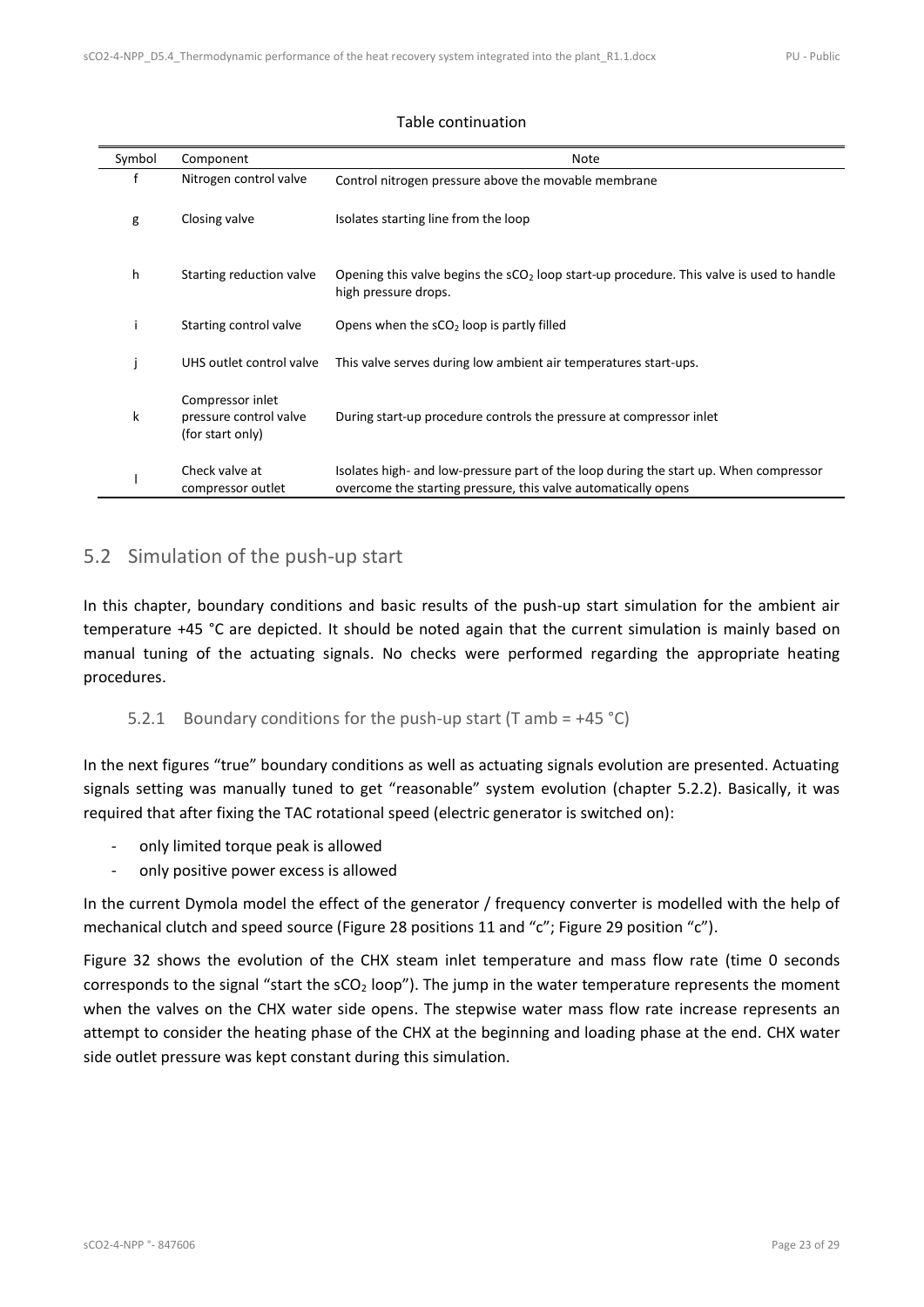

<span id="page-23-1"></span><span id="page-23-0"></span>Figure 30: CHX water steam mass flow rate and inlet Figure 31: CHX water outlet pressure temperature

The  $CO<sub>2</sub>$  source pressure starts at 90 bara [\(Figure 32,](#page-23-2) green curve). In the  $CO<sub>2</sub>$  expansion tank this pressure together with the ambient air temperature 20 °C ensures that  $CO<sub>2</sub>$  is being stored in a liquid state. At evaporator outlet,  $CO<sub>2</sub>$  temperature is 80 °C what ensures that after isenthalpic throttling to almost empty loop the CO<sub>2</sub> temperature will not fall much below zero degrees of Celsius [\(Figure 37\)](#page-24-2).



<span id="page-23-3"></span><span id="page-23-2"></span>Figure 32:  $CO<sub>2</sub>$  source pressure and evaporator Figure 33: Valves opening temperature

Starting reduction and control valves opening mainly determines the time evolution of the TAC speed of revolution [\(Figure 34\)](#page-23-4). At time 330 seconds the generator fixed the TAC speed. UHS fan speed evolution is depicted in [Figure 35.](#page-23-5)



<span id="page-23-5"></span>

<span id="page-23-4"></span>Figure 34: TAC rotational speed Figure 35: UHS fan rotational speed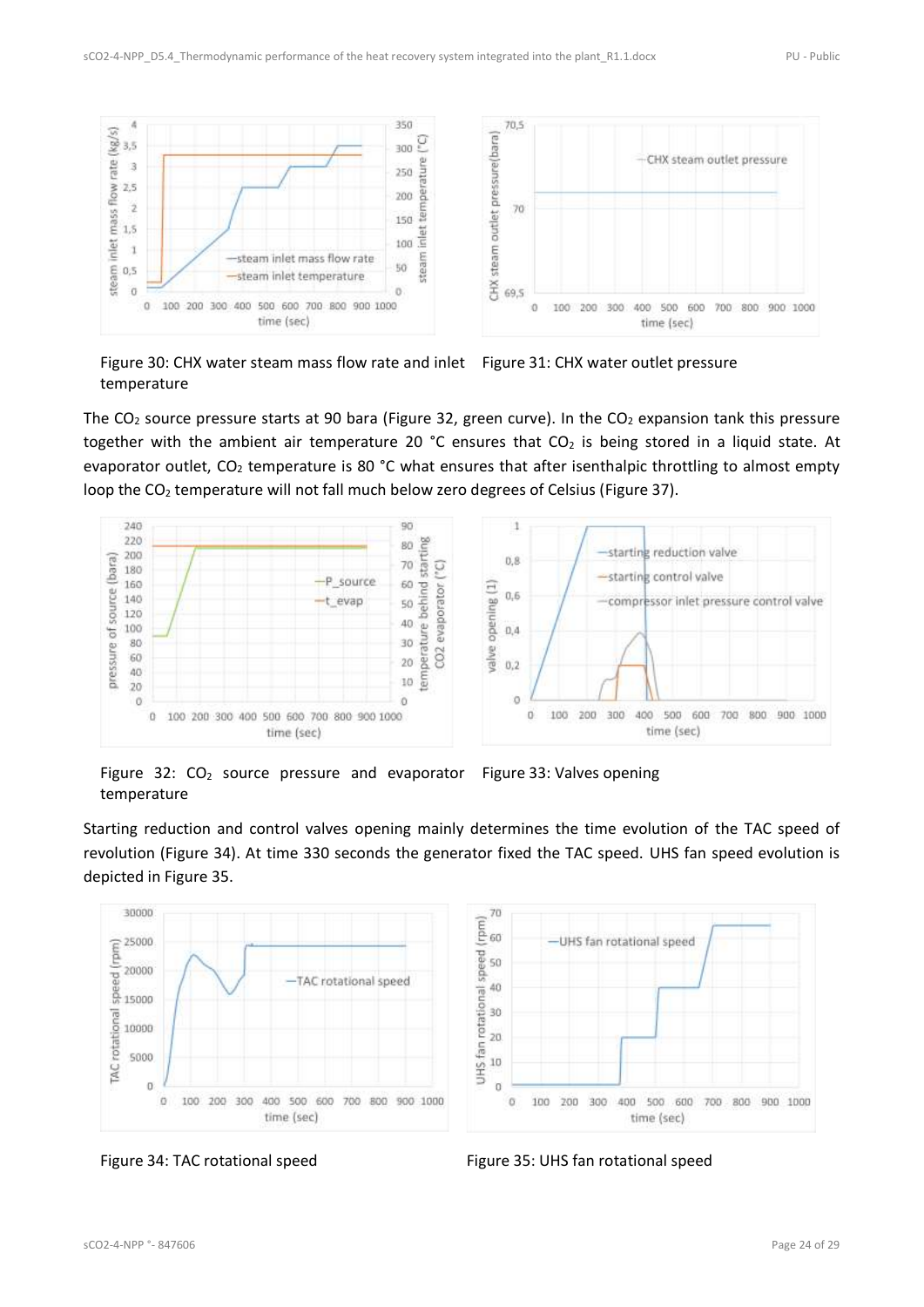#### <span id="page-24-0"></span>5.2.2 Results of the push-up start simulation (T amb =  $+45$  °C)

Here, based on the previously mentioned settings, some basic results of the push-up start simulation are presented.

[Figure 36](#page-24-1) depicts information about the pressures at the different loop places. The green curve represents already known pressure of the  $CO<sub>2</sub>$  source; the orange curve represents the pressure behind the starting valves. This pressure is followed by the compressor outlet pressure (blue curve). Closer examination of the graphs reveals that from the time 80 seconds the check valve at compressor outlet (position "l" in [Figure 28](#page-19-0) or [Figure 29\)](#page-20-0) opens. This is visualized in [Figure 38](#page-24-3) (after about 80 seconds the  $CO<sub>2</sub>$  starts to flow through the check valve). The grey curve in [Figure 36](#page-24-1) represents the compressor inlet pressure evolution. Temperature behind the valves [\(Figure 37\)](#page-24-2) reflects the real gas behaviour during isenthalpic expansion.





<span id="page-24-3"></span>Figure 38: Compressor outlet check valve mass flow rate



<span id="page-24-1"></span>Figure 36: Pressure behind the starting valves Figure 37: Temperature behind the starting valves

<span id="page-24-2"></span>There are four regions visible concerning the pressure behind the valves [\(Figure 36,](#page-24-1) orange or blue curve). First region corresponds to the smooth continuous pressure increase till 300 seconds. During this time span, only starting reduction valve is open. At time 300 seconds, the starting control valve opens what is accompanied by the pressure jump - the source and local loop pressure settled. The second region corresponds to the time span 300 - 428 seconds when the starting control valve is opened, and the compressor inlet pressure controller act to keep compressor inlet pressure near the set value of 126 bara (grey curve). During this time span, the TAC

shaft speed is fixed at time 330 seconds (24 321 rpm). Then there is a third region (428 - 720 seconds) when the starting valves are already closed but - at the time interval beginning - the compressor inlet pressure control valve is still slightly opened for some short period what is accompanied by the pressure decrease. During the third phase, the loop is being continuously loaded by the increasing water steam mass flow rate what allows for the UHS fan speed to be increased as well. Consequently, the temperature at compressor inlet begins to approach the design value of 55 °C [\(Figure 39\)](#page-25-0). The last, fourth region (720 - 900 seconds)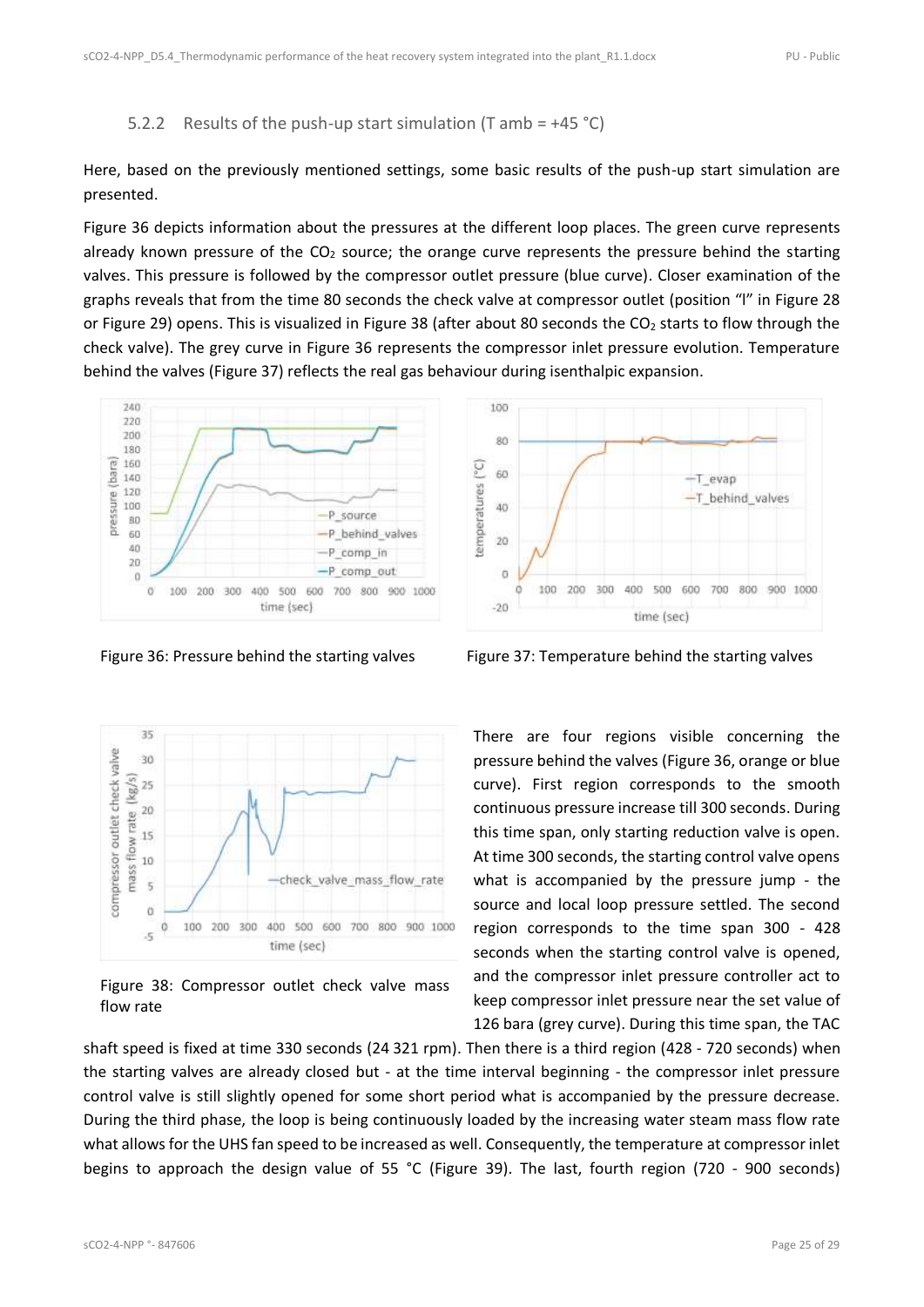corresponds to the loop  $CO<sub>2</sub>$  mass content increase so that the design pressure at compressor inlet is almost reached (in the current simulation this pressure ends at 123 bara). Also, the water steam mass flow rate is increased to a value of 3.5 kg/s. Then the CHX heat transfer is 8.1 MW.



<span id="page-25-1"></span>

<span id="page-25-0"></span>Figure 39: Compressor  $CO<sub>2</sub>$  inlet temperature Figure 40: Power total balance (fans included)

As already mentioned, the basic requirement is that after switching on the generator (TAC speed is fixed), the system shows only power excess. This behaviour is visualized i[n Figure 40.](#page-25-1)Here, the power total balance equals to the turbine power output minus the sum of the compressor and UHS fans power input. This power excess should be high enough to cover energy consumption of the  $SCO<sub>2</sub>$  loop accessories and motor/generator windage losses (modelling of these effects shall be part of the future work).

The high power excess (the power "hill") in between 328 sec and 458 sec is mainly caused by the difference in the mass flow rates through the turbine and compressor as depicted in [Figure 41.](#page-25-2) This difference in turbine and compressor mass flow rates is a result of the valve "k" control action ([Figure 33](#page-23-3)). The function of valve "k" is to keep the compressor inlet pressure near 126 bara (see [Figure 36\)](#page-24-1).



<span id="page-25-3"></span>

<span id="page-25-2"></span>Figure 41: Mass flows Figure 42: Starting cooler

In front of the compressor, starting  $CO<sub>2</sub>$  cooler has been added to support UHS cooling capacity when the UHS fans are switched off due to electric power unavailability. Cooling capacity of this starting cooler is available only when the compressor inlet pressure control valve operates (**Error! Reference source not found.**; 240 - 450 seconds; at the beginning the cooling capacity effect of the cooler walls on  $CO<sub>2</sub>$  temperature is visible – grey and yellow curves).

To conclude this chapter, some basic push-up start data were derived from the simulation results and are summarized in the following [Table 5.](#page-26-0)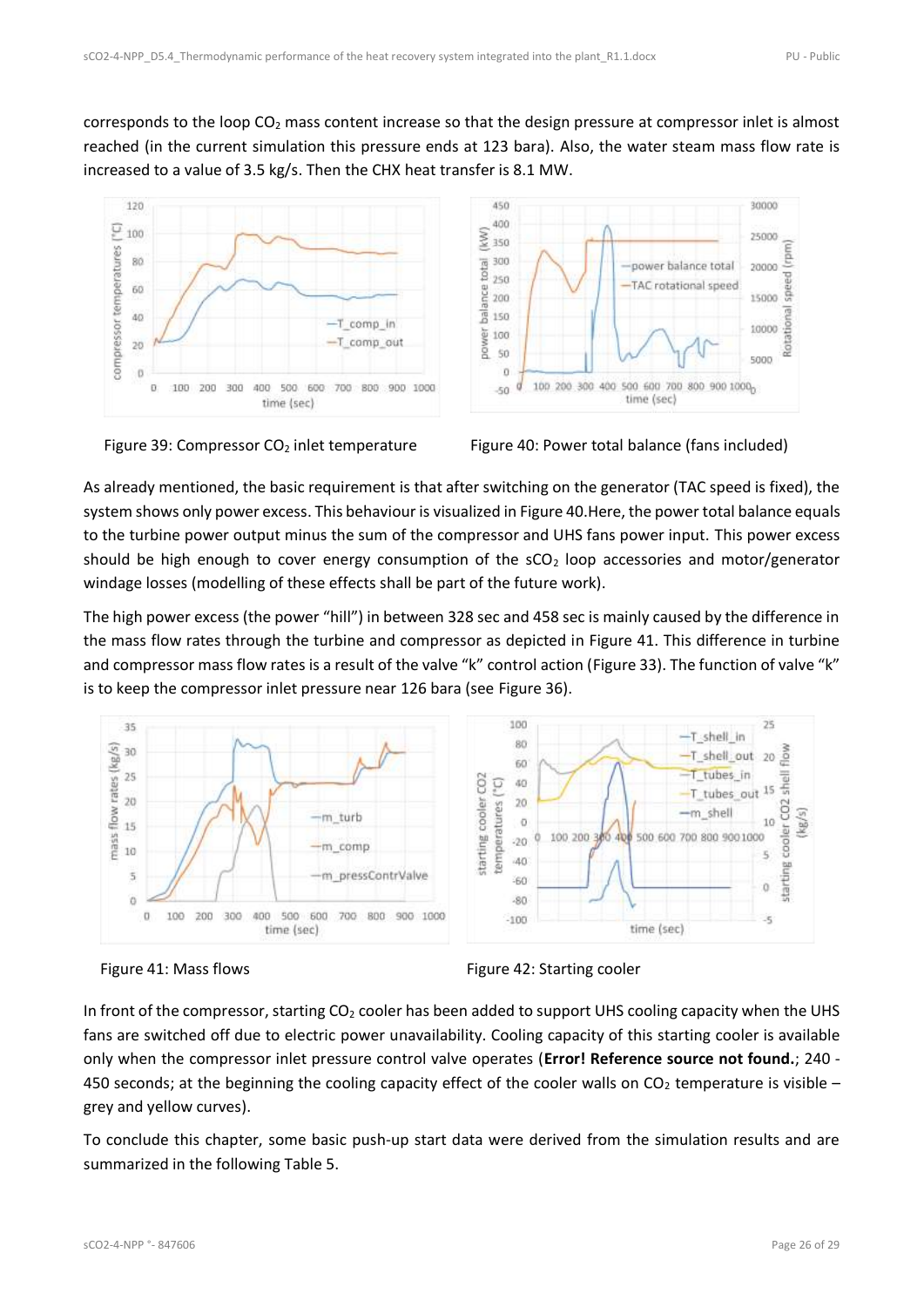There is still a lot of work to be done with respect to the push-up start. To make the start automatic, some suitable control criteria need to be defined for wide range of ambient air temperatures when even two-phase CO<sub>2</sub> might be presented in the loop. Next, the appropriate loop tempering procedure based on component thermal requirements should be considered during the future analysis.

<span id="page-26-0"></span>

| Symbol | Component<br>Parameter                  | Note                                                                                                       |
|--------|-----------------------------------------|------------------------------------------------------------------------------------------------------------|
| ۰      | Starting time                           | Time duration 900 seconds till full load                                                                   |
| 12     | $CO2$ pressure source                   | $CO_2$ : 5000 kg, 6 m <sup>3</sup> ; N <sub>2</sub> : 600 kg, 2.5 m <sup>3</sup> , bottle pressure 250 bar |
| ۰.     | CO2 exhaust to the atmosphere           | 2000 kg                                                                                                    |
| 14     | Starting CO <sub>2</sub> cooler         | Shell: D=0.5 m, L=10 m                                                                                     |
| 13     | CO <sub>2</sub> evap. Steam consumption | 300 kg                                                                                                     |

#### Table 5: Start-up basic data (T\_amb = +45 °C)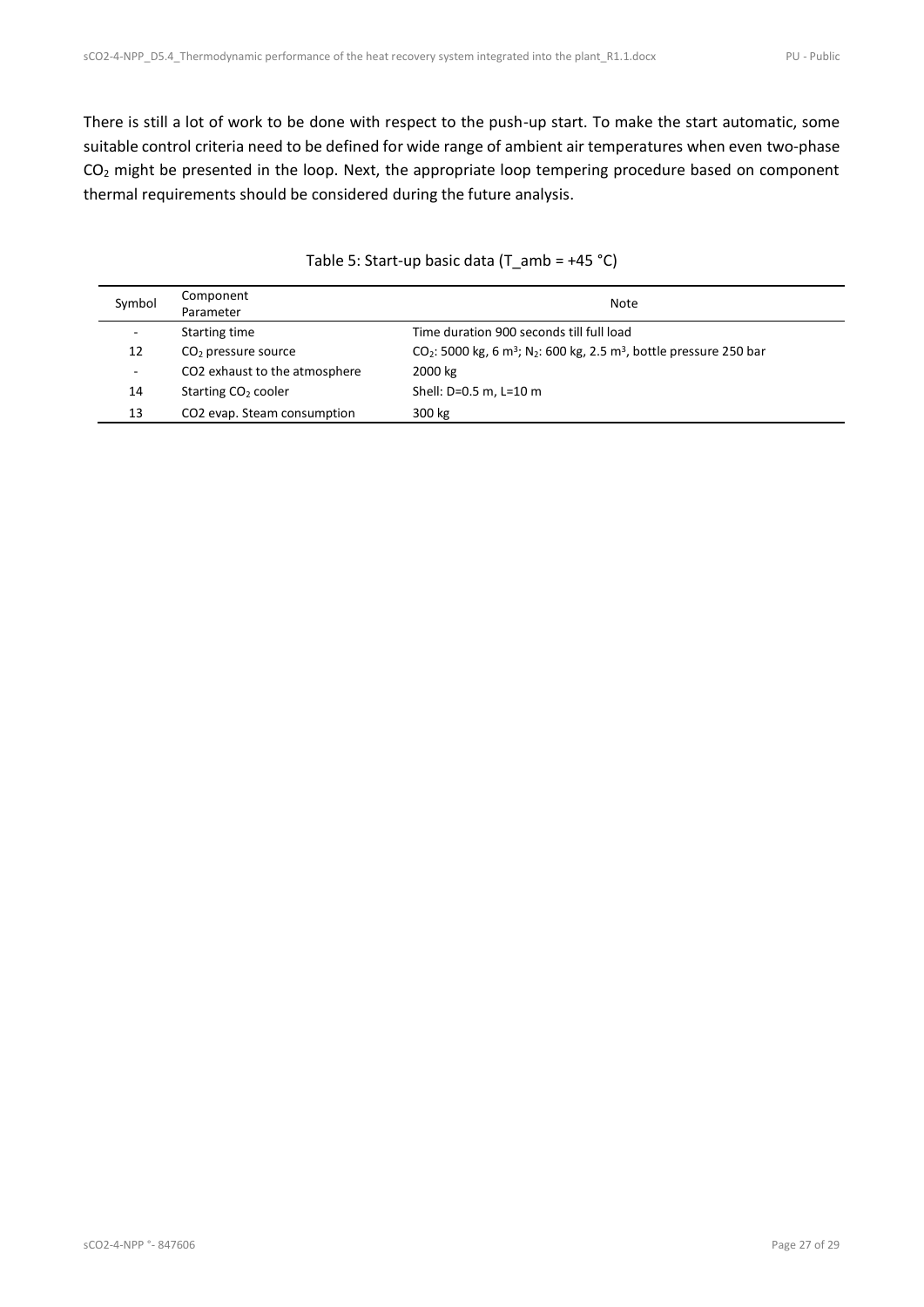## <span id="page-27-0"></span>6 Conclusion

In the first part of this report (chapter [4\)](#page-7-0), results of the ATHLET VVER-1000 and Dymola  $SCO<sub>2</sub>$  loop coupled simulation were presented for the changing ambient air conditions. The control strategy in Dymola model is based on changing the loop filling and UHS bypassing [\(Figure 8,](#page-11-2) [Figure 11\)](#page-12-1). An alternative approach without changing the loop filling and without UHS bypassing was presented by USTUTT in chapter [4.5.](#page-17-1) Presented results of these two approaches may serve as a basis for further discussions among the project partners concerning the control strategies.

In the second part of the report (chapter [5\)](#page-18-0), the push-up starting procedure and simulation results are discussed. For now, only the results for +45 °C ambient air temperature were presented, leaving the more severe conditions (-45 °C ambient air temperature conditions) as a future work to be done. Based on the current simulation results, we may conclude that it is possible (at least theoretically) to start the  $SCO<sub>2</sub>$  loop this way. On the other hand, it should be noted that many aspects were not considered (system heating, automatization of the control strategy, etc.) and that the method may seem complicated compared to variant solution, namely the operational readiness state starting procedure (this method has not been analysed in the current report but was already analysed in D 2.2 with ATHLET in chapter 5.3.3). Regarding the push-up start, the current model shall be utilized also as an input for the subsequent WP6 activities (KSG-GfS Konvoi simulator and Dymola  $sCO<sub>2</sub>$  loop model coupling).